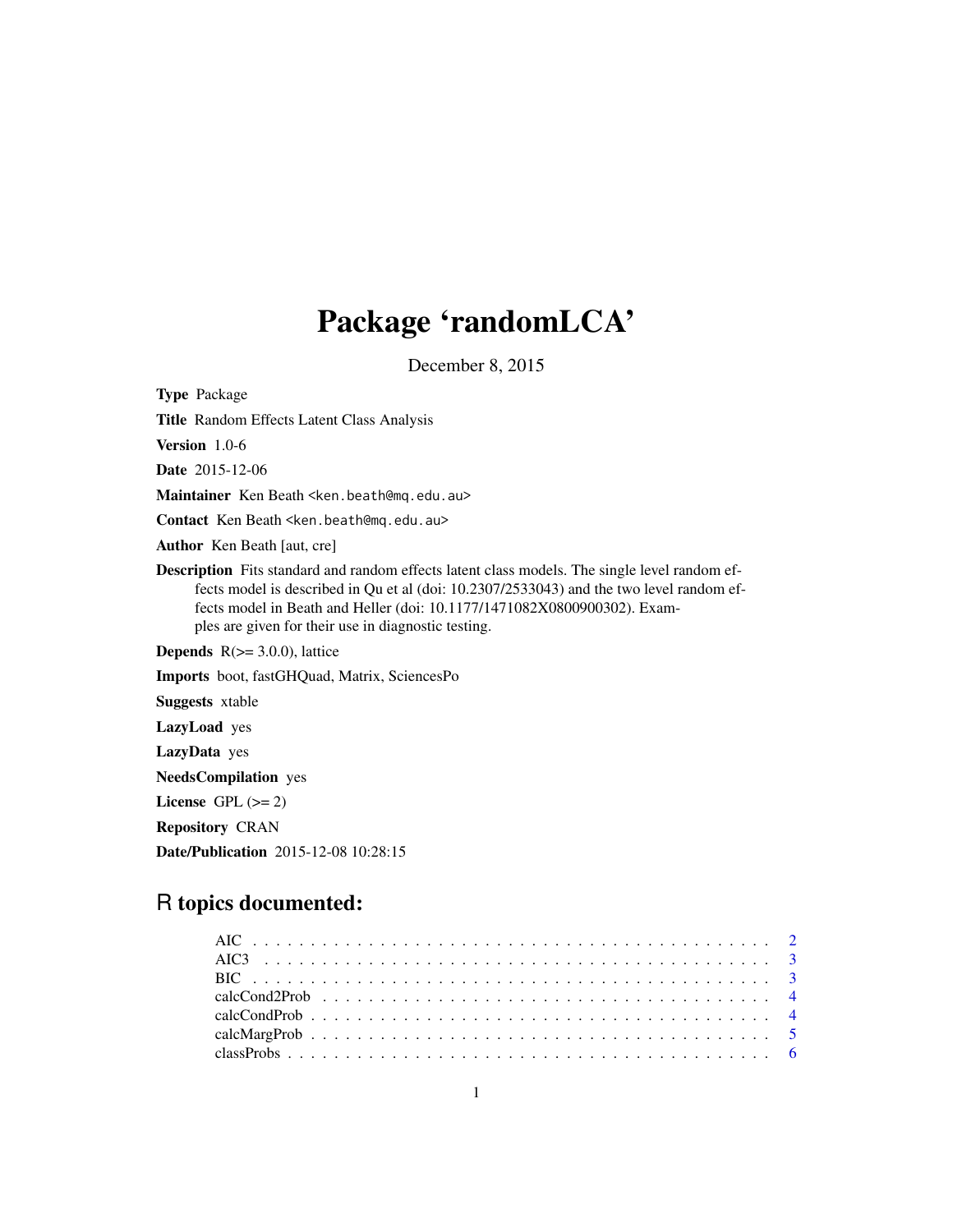<span id="page-1-0"></span>

| -6  |
|-----|
| 8   |
| - 8 |
|     |
|     |
|     |
|     |
|     |
|     |
|     |
|     |
|     |
|     |
|     |
|     |
|     |
|     |
|     |
|     |

#### **Index** [27](#page-26-0)

AIC *AIC for randomLCA object*

# Description

Returns AIC for a randomLCA object.

# Usage

## S3 method for class 'randomLCA'  $AIC(object, ..., k = 2)$ 

# Arguments

| object  | randomLCA object                             |
|---------|----------------------------------------------|
| $\cdot$ | additional argument; currently none is used. |
| k       | penalty per parameter                        |

# Value

AIC.

# Author(s)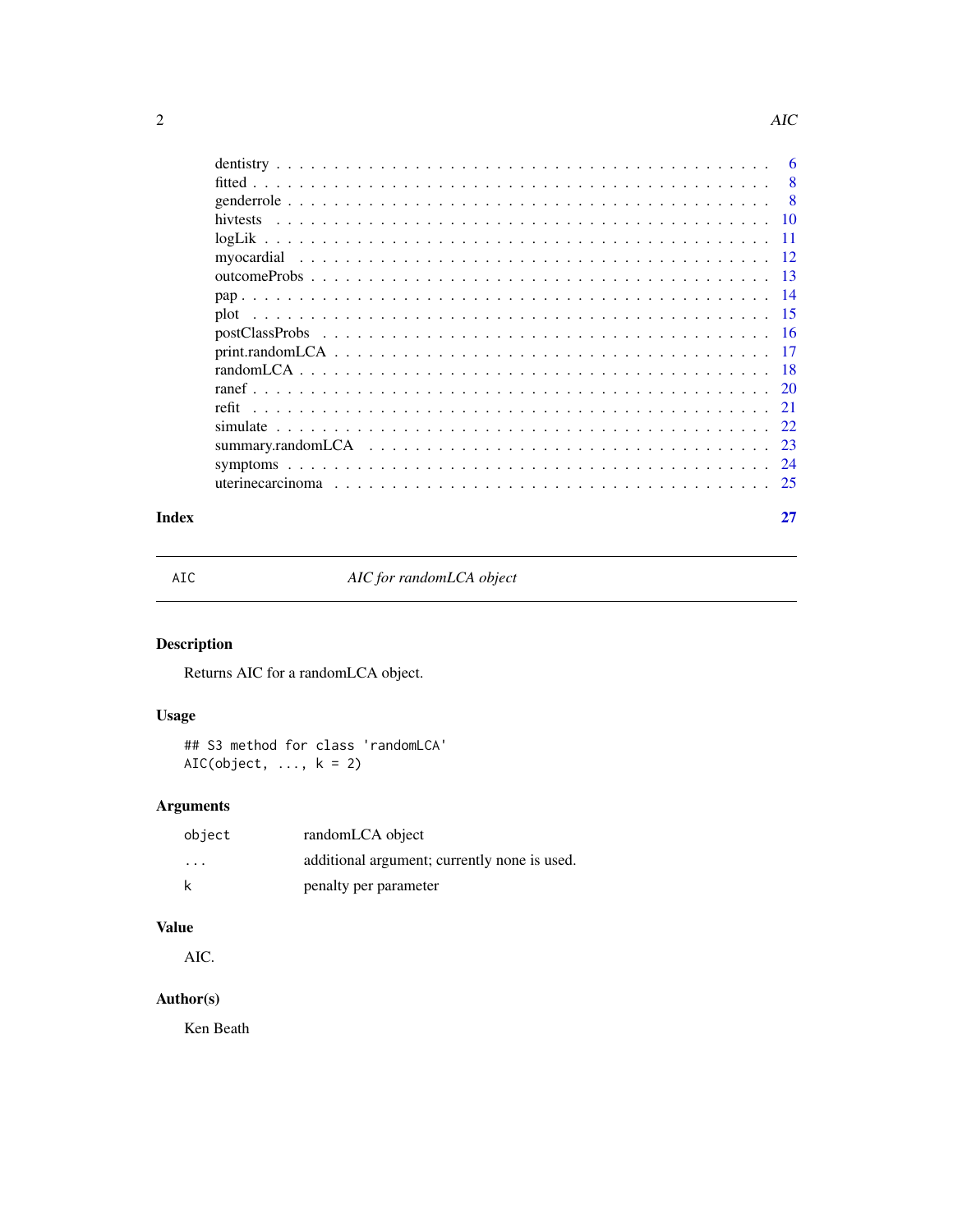<span id="page-2-0"></span>

Returns AIC with penalty 3 for a randomLCA object.

# Usage

AIC3(object)

# Arguments

object randomLCA object

# Value

AIC3.

# Author(s)

Ken Beath

# BIC *BIC for randomLCA object*

# Description

Returns BIC for a randomLCA object.

# Usage

## S3 method for class 'randomLCA' BIC(object, ...)

# Arguments

| object  | randomLCA object                             |
|---------|----------------------------------------------|
| $\cdot$ | additional argument; currently none is used. |

# Value

BIC

# Author(s)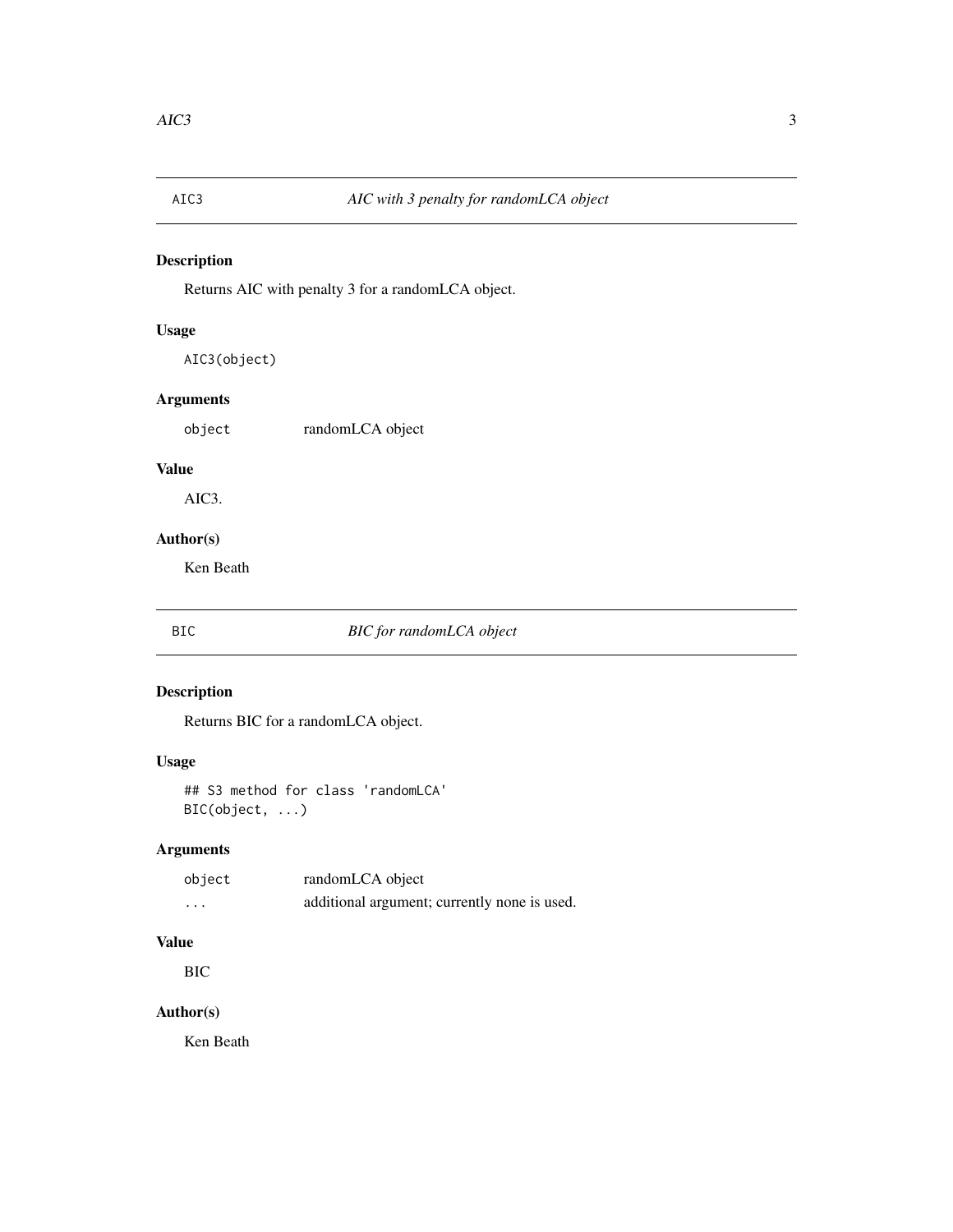<span id="page-3-0"></span>

The conditional probabilities are obtained integrating over the period random effect.

#### Usage

```
calcCond2Prob(object, conditionalp = <math>0.5</math>)
```
# Arguments

| object       | RandomLCA object                      |
|--------------|---------------------------------------|
| conditionalp | the percentiles for the random effect |

# Value

Returns a data frame containing class, block, outcome, outcomep (outcome probability) and perc (percentiles of the random effect) if conditionalp is specified. For example a conditionalp of 0.5 is the 50th percentile or the median corresponding to a random effect of zero. 0.025 and 0.975 correspond to the 2.5th and 97.5th percential, so the region between them if 95% of the variation in the data.

# Author(s)

Ken Beath <kenbeath@mq.edu.au>

<span id="page-3-1"></span>calcCondProb *Calculate Conditional Outcome Probabilities*

#### Description

Calculates the conditional outcome probabilities for random effects models or for standard latent class returns the outcome probabilities. For random effects, the outcome probabilities may be calculated for various percentiles of the random effect.

# Usage

 $calcCondProb(object, conditionalp = 0.5)$ 

#### Arguments

| object       | RandomLCA object                      |
|--------------|---------------------------------------|
| conditionalp | the percentiles for the random effect |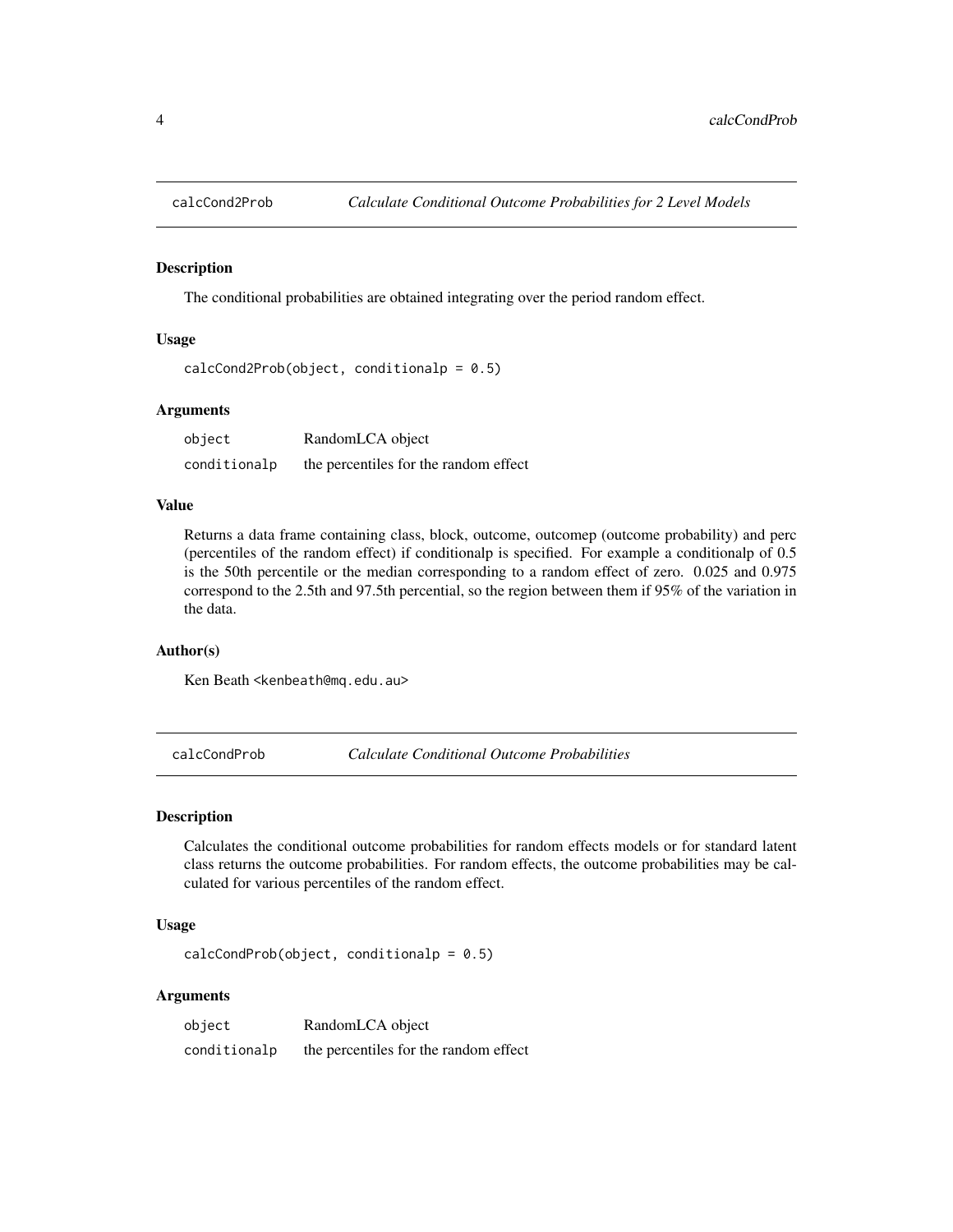# <span id="page-4-0"></span>calcMargProb 5

## Value

Returns a data frame containing class, block, outcome, outcomep (outcome probability) and perc (percentiles of the random effect) if conditionalp is specified. For example a conditionalp of 0.5 is the 50th percentile or the median corresponding to a random effect of zero. 0.025 and 0.975 correspond to the 2.5th and 97.5th percential, so the region between them if 95% of the variation in the data.

# Author(s)

Ken Beath <ken.beath@mq.edu.au>

<span id="page-4-1"></span>calcMargProb *Calculates Marginal Outcome Probabilities*

# Description

Calculates the marginal outcome probabilities for a random effects latent class model, by integrating the outcome probability over the random effect. This is performed using Gauss-Hermite quadrature with the number of quadrature points specified for the model fitting.

#### Usage

calcMargProb(object)

#### Arguments

object randomLCA object

### Value

Returns a data frame containing class, block, outcome, outcomep (outcome probability).

#### Author(s)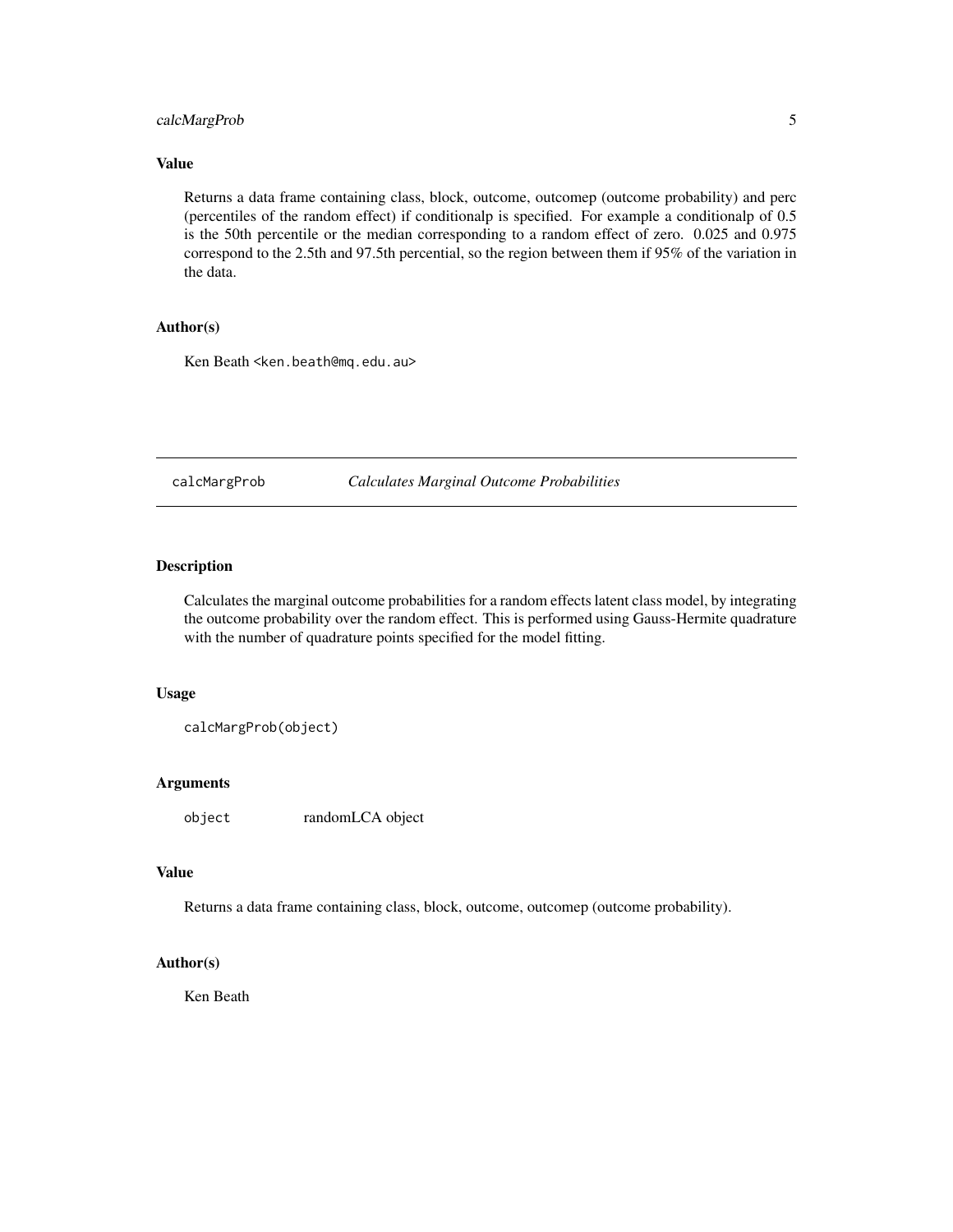<span id="page-5-0"></span>

The class probabililities for the model are returned.

#### Usage

```
classProbs(object)
```
# Arguments

object randomLCA object

# Details

Simply extracts the corresponding variable from the randomLCA object.

# Value

A vector of class probabilities for each class.

#### Author(s)

Ken Beath

dentistry *Dental X-ray data*

# Description

Six dentists evaluated dental x-rays for incipient caries in Handelman et al (1986), data consistss of 5 of the dentists analysed by Espeland and Handelman (1989) using a latent class model. Further analysis incorprating a random effects latent class model by Qu et al (1996), and by Albert and Dodd (2004)

# Usage

dentistry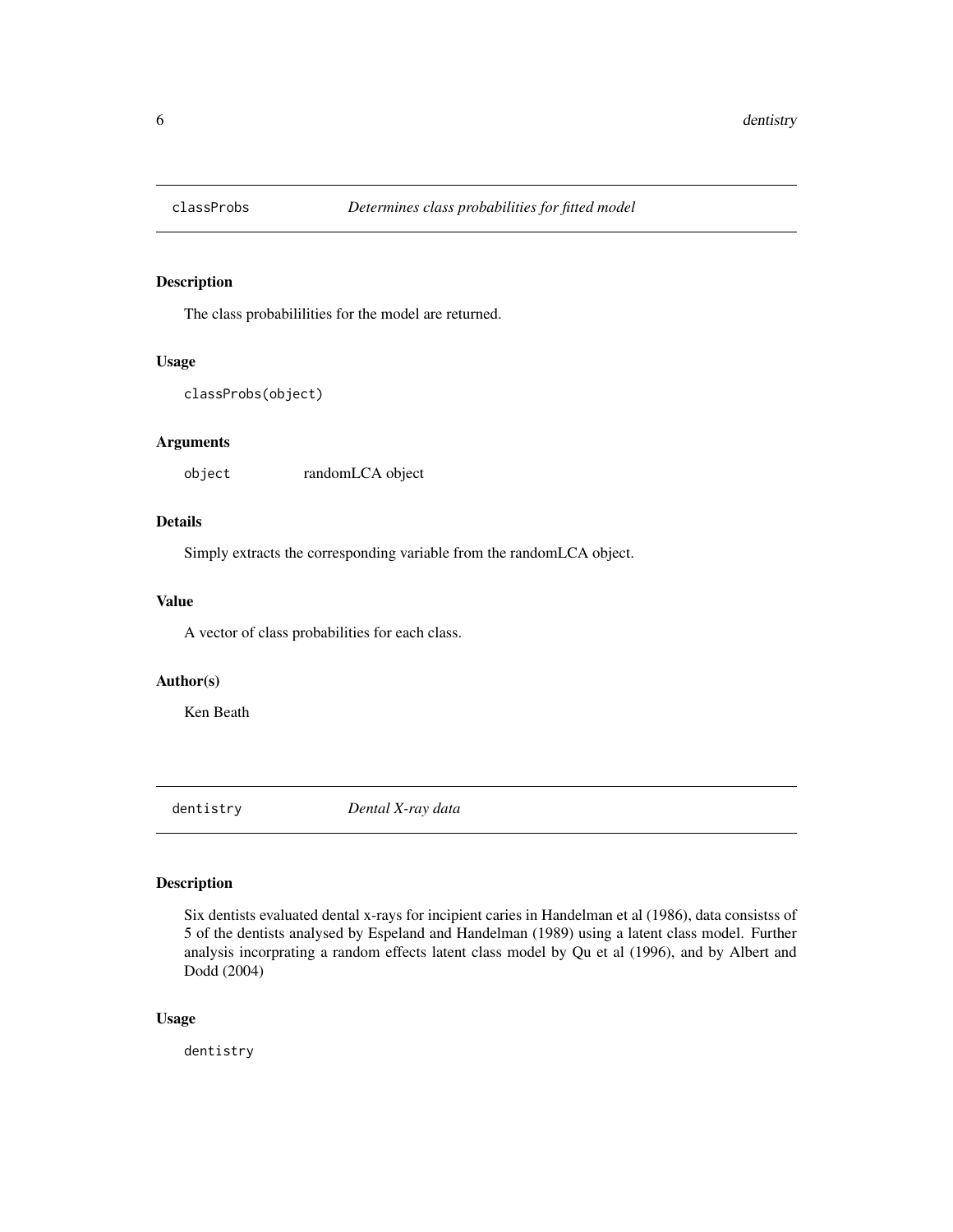#### dentistry 7 and 2008 and 2008 and 2008 and 2008 and 2008 and 2008 and 2008 and 2008 and 2008 and 2008 and 2008  $\sigma$

# Format

A data frame with 32 observations on the following 6 variables.

V1 Dentist 1

- V2 Dentist 2
- V3 Dentist 3
- V4 Dentist 4
- V5 Dentist 5
- freq Number of subjects

### Source

Espeland and Handelman (1989)

# References

Handelman, S.L., Leverett, D.H., Espeland, M.A. and Curzon, J.A. (1986) Clinical radiographic evaluation of sealed carious and sound tooth surfaces. *Journal of the American Dental Association*, 113, 751–754.

Espeland, M.A. and Handelman, S.L. (1989) Using latent class models to characterize and assess relative error in discrete distributions. *Biometrics*, 45, 587–599.

Qu, Y., Tan, M. and Kutner, M.H. (1996) Random effects models in latent class analysis for evaluating accuracy of diagnostic tests. *Biometrics*, 52, 797–810.

Albert P.S. and Dodd, L.E. (2004) A cautionary note on the robustness of Latent Class Models for estimating diagnostic error without a gold standard. *Biometrics*, 60, 427–435.

#### Examples

```
## Not run:
# fit LCR model from Qu et al (1996)
dentistry.lca <- randomLCA(dentistry[,1:5],freq=dentistry$freq)
# start with constant laoding
dentistry.lcarandom <- randomLCA(dentistry[,1:5],freq=dentistry$freq,
random=TRUE,probit=TRUE)
# allow loading to vary by dentist
dentistry.lcarandomunequal <- randomLCA(dentistry[,1:5],freq=dentistry$freq,
random=TRUE,constload=FALSE,probit=TRUE)
```
## End(Not run)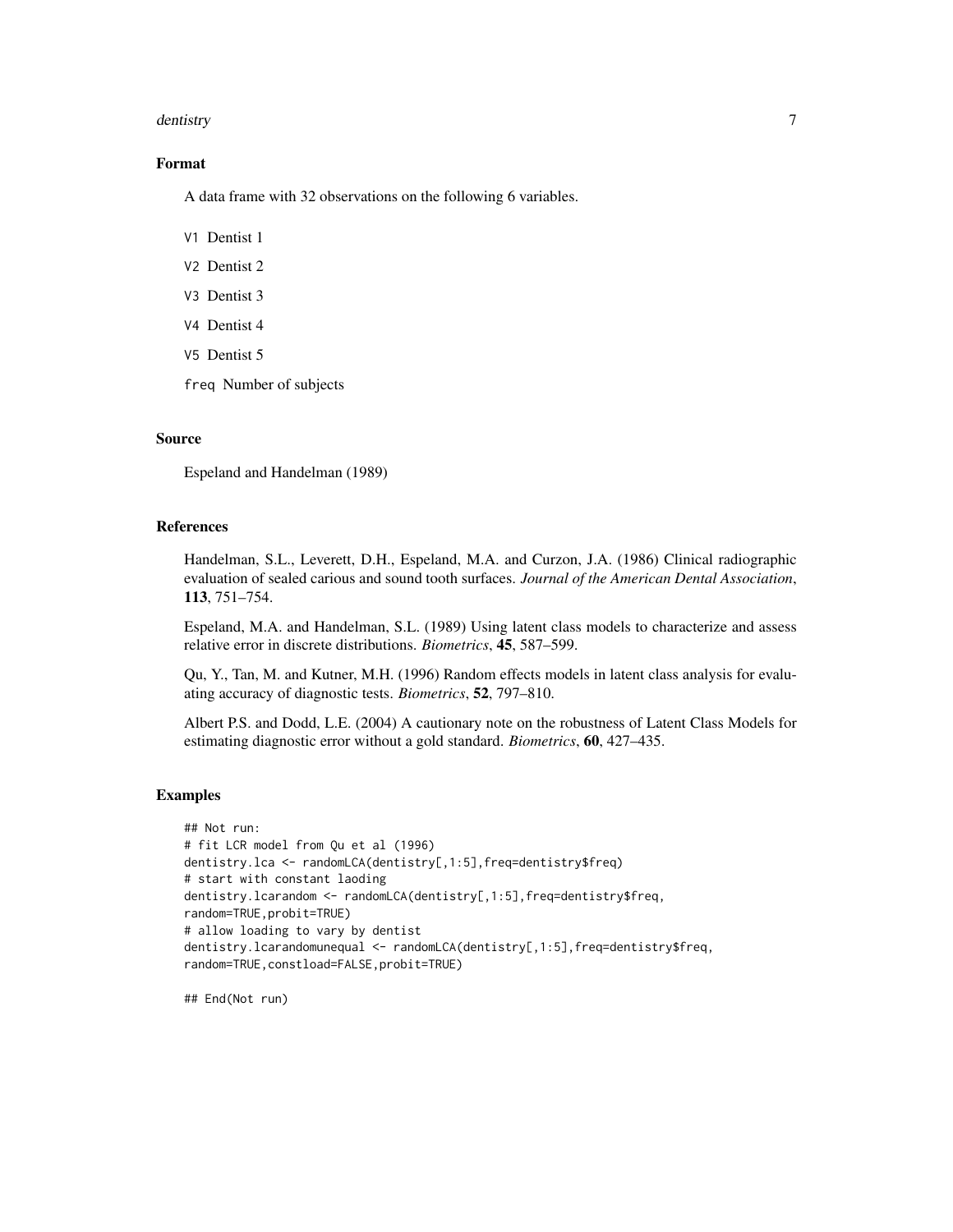<span id="page-7-0"></span>

Extract fitted values for randomLCA object.

#### Usage

## S3 method for class 'randomLCA' fitted(object, ...)

# Arguments

| object   | randomLCA object                             |
|----------|----------------------------------------------|
| $\cdots$ | additional argument; currently none is used. |

# Value

A data frame. The first columns of the data frame correspond to the patterns, followed by the frequency of each pattern, and then the fitted number for each pattern.

# Author(s)

Ken Beath < ken.beath@mq.edu.au>

genderrole *Gender Role Opinion Items*

# Description

Opinions collected on gender roles in a study by Felling et al (1987). This was originally published in Heinen (1996) and subsequently in Galindo Garre and Vermunt (2006).

# Usage

genderrole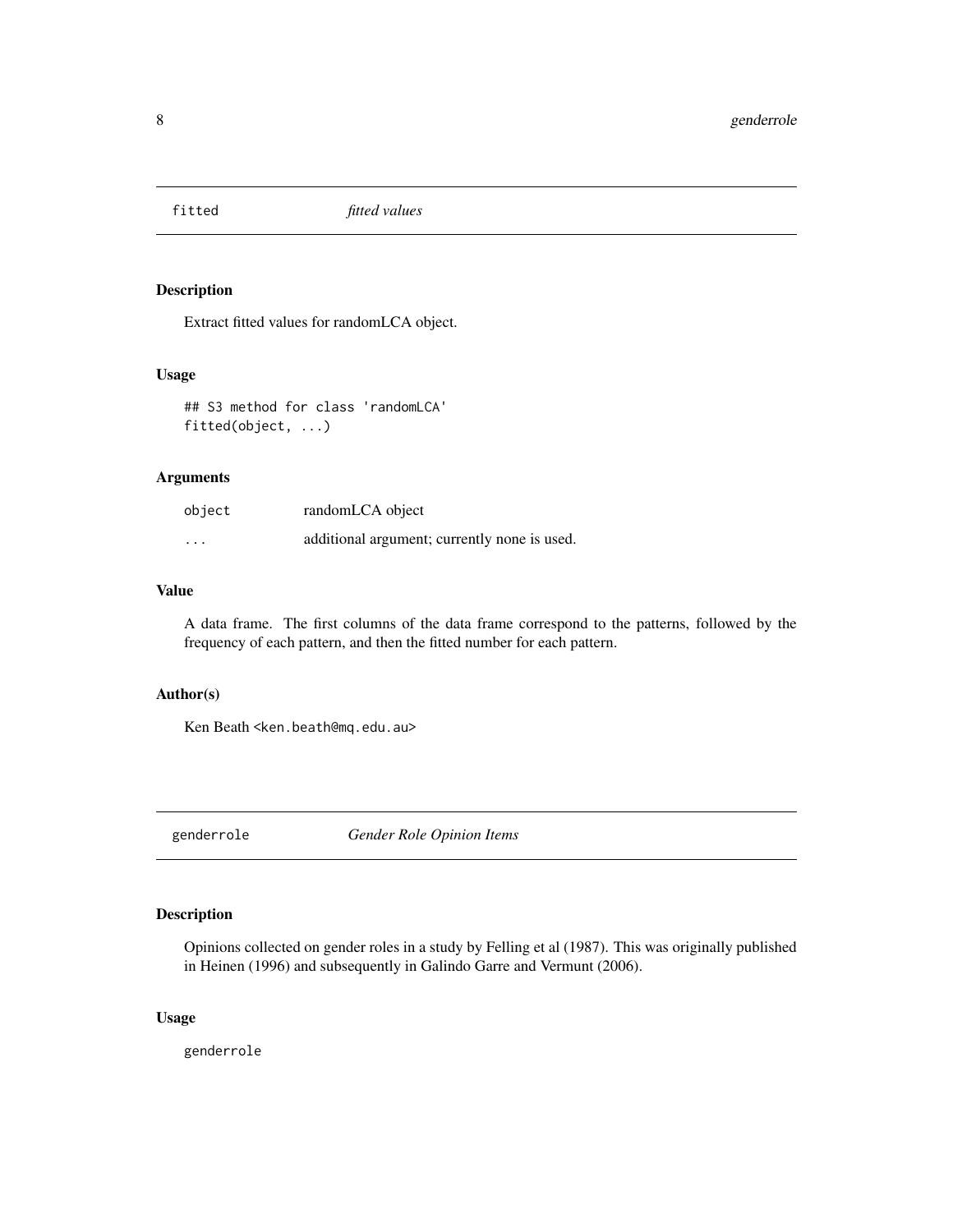#### genderrole **9**9

#### Format

A data frame with 16 observations on the following 5 variables.

- Q1 Women's liberation sets women against men.
- Q2 It's better for a wife not to have a job because that always poses problems in the household, especially if there are children.
- Q3 The most natural situation occurs when the man is the breadwinner and the woman runs the household and takes care of the children.
- Q4 It isn't really as important for a girl to get a good education as it is for a boy.
- Q5 A woman is better suited to raise small children than a man.

Freq Number of subjects

#### Source

Galindo Garre and Vermunt (2006)

#### References

Felling, A., Peters, J., and Schreuder, O. (1987) Religion in Dutch society 85: Documentation of a national survey on religious and secular attitudes in 1985. Amsterdam: Steinmetz Archive.

Galindo Garre, F. and Vermunt, J.K. (2006) Avoiding boundary estimates in latent class analysis by Bayesian posterior mode estimation. *Behaviormetrika*, 33, 43–59.

Heinen, T. (1996) Latent Class and Discrete Latent Trait Models: Similarities and Differences.

#### Examples

```
## Not run:
# standard latent class
genderrole.lca1 <- randomLCA(genderrole[,1:5],freq=genderrole$Freq,nclass=1)
genderrole.lca2 <- randomLCA(genderrole[,1:5],freq=genderrole$Freq)
genderrole.lca3 <- randomLCA(genderrole[,1:5],freq=genderrole$Freq,nclass=3)
# repeat with random effect with constant loading
genderrole.lca1random <- randomLCA(genderrole[,1:5],freq=genderrole$Freq,
nclass=1,random=TRUE)
genderrole.lca2random <- randomLCA(genderrole[,1:5],freq=genderrole$Freq,
random=TRUE,quadpoints=61)
genderrole.lca3random <- randomLCA(genderrole[,1:5],freq=genderrole$Freq,
nclass=3,random=TRUE,quadpoints=61)
# improved BIC for 1 class random
print(c(BIC(genderrole.lca1),BIC(genderrole.lca2),BIC(genderrole.lca3)))
print(c(BIC(genderrole.lca1random),BIC(genderrole.lca2random),
BIC(genderrole.lca3random)))
# can also repeat fits without constant loading to give mixture of IRT models
genderrole.lca1random2 <- randomLCA(genderrole[,1:5],freq=genderrole$Freq,
nclass=1,random=TRUE,constload=FALSE)
genderrole.lca2random2 <- randomLCA(genderrole[,1:5],freq=genderrole$Freq,
random=TRUE,constload=FALSE,quadpoints=61)
genderrole.lca3random2 <- randomLCA(genderrole[,1:5],freq=genderrole$Freq,
nclass=3,random=TRUE,constload=FALSE,quadpoints=61)
```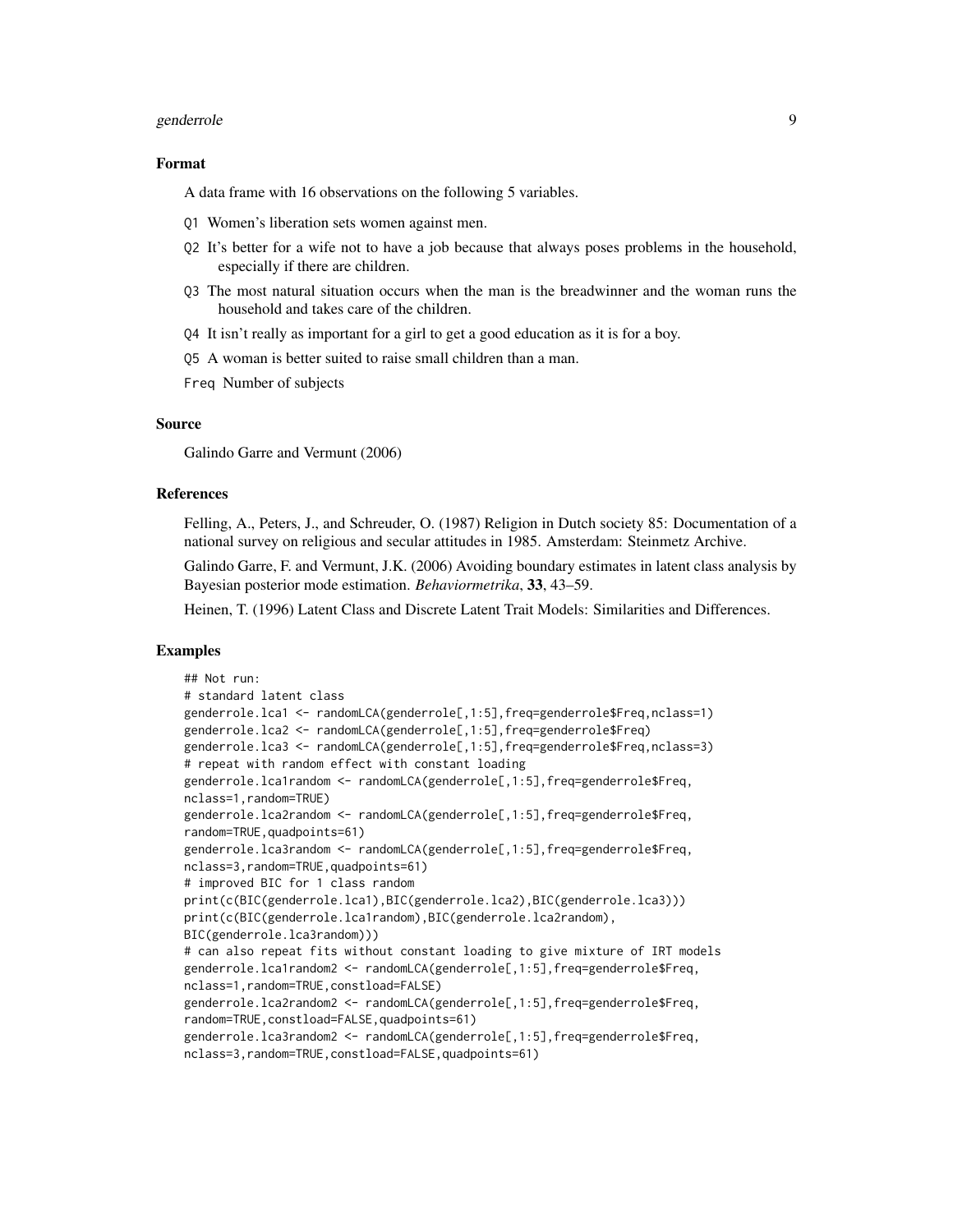<span id="page-9-0"></span>10 hivtests

```
# no improvement in fit
print(c(BIC(genderrole.lca1random2),BIC(genderrole.lca2random2),
BIC(genderrole.lca3random2)))
```
## End(Not run)

hivtests *HIV testing data*

#### Description

Serum samples are tested for HIV by 4 different biossays in Alvord et al (1988) and sensitivity and specificity determined using latent class analysis. Qu et al (1996) repeat the analysis using a model incorporating a random effect.

#### Usage

hivtests

#### Format

A data frame with 16 observations on the following 5 variables.

- V1 Test 1
- V2 Test 2
- V3 Test 3
- V4 Test 4

freq Number of subjects

#### Source

Qu, Tan and Kutner (1989)

# References

Alvord, W.G., Drummond, J.E., Arthur, L.O., Goedert, J.J., Levine, P.H., Murphy, E.L., Weiss, S.H., and Blattner, W.A. (1988) A method for predicting individual HIV infection status in the absence of clinical information. *AIDS Research and Human Retroviruses*, 4, 295–304.

Qu, Y., Tan, M. and Kutner, M.H. (1996) Random effects models in latent class analysis for evaluating accuracy of diagnostic tests. *Biometrics*, 52, 797–810.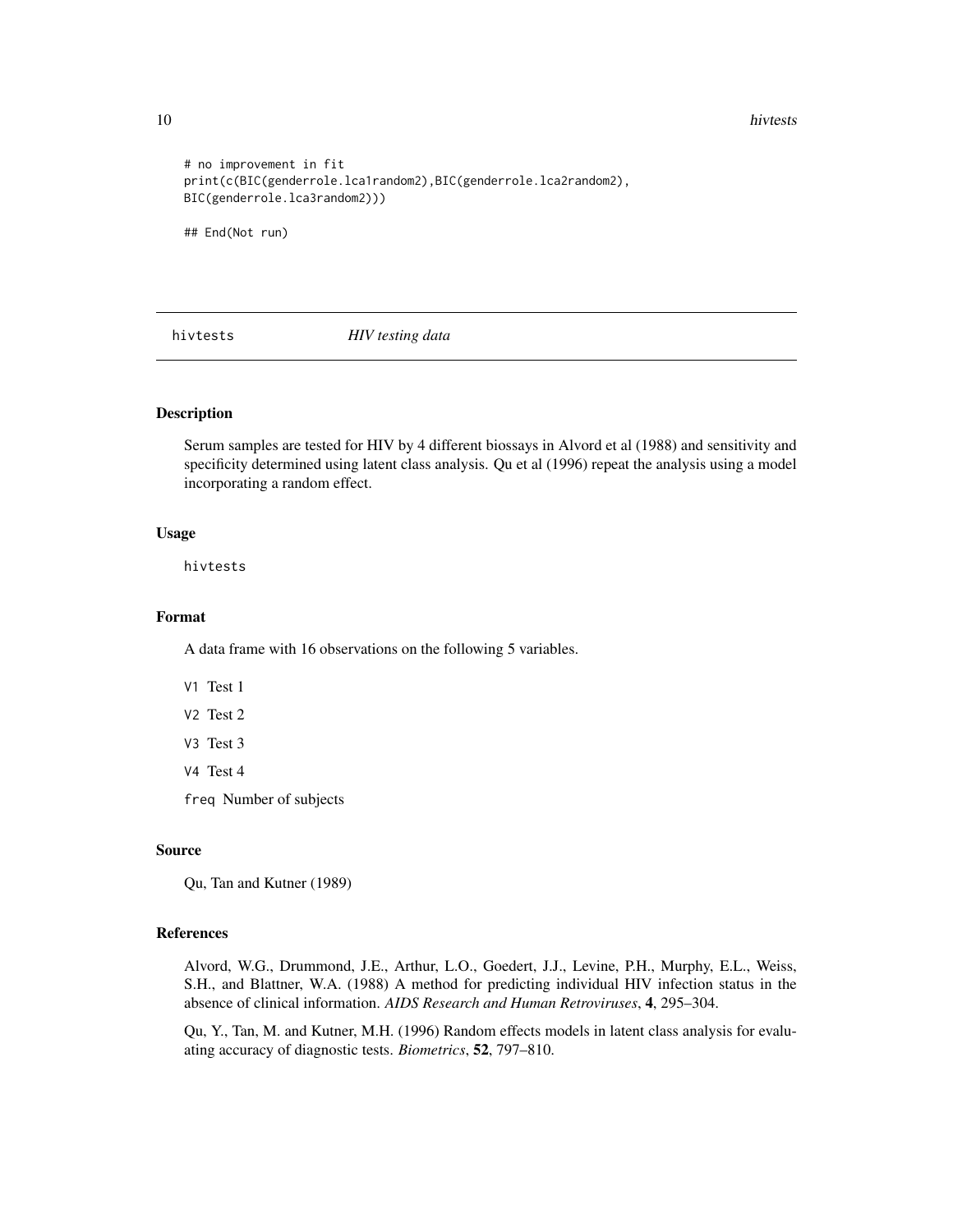#### <span id="page-10-0"></span>logLik to the contract of the contract of the contract of the contract of the contract of the contract of the contract of the contract of the contract of the contract of the contract of the contract of the contract of the

# Examples

```
## Not run:
# fit standard latent class
hivtests.lca2 <- randomLCA(hivtests[,1:4],freq=hivtests$freq)
# with random effect and constant laoding
hivtests.lca2random <- randomLCA(hivtests[,1:4],freq=hivtests$freq,random=TRUE,penalty=1.0)
# with random effect and variable loading
# for this model there are 13 parameters fitted to 16 observations, so model is fairly unstable
hivtests.lca2random2 <- randomLCA(hivtests[,1:4],freq=hivtests$freq,random=TRUE,
    constload=FALSE,penalty=1.0)
# BIC shows best model is random effects with constant loading
print(c(BIC(hivtests.lca2),BIC(hivtests.lca2random),BIC(hivtests.lca2random2)))
## End(Not run)
```
logLik *log Likelikelihood for randomLCA object*

### Description

Returns log Likelihood for a randomLCA object.

# Usage

```
## S3 method for class 'randomLCA'
logLik(object, ...)
```
#### Arguments

| object   | randomLCA object                             |
|----------|----------------------------------------------|
| $\cdots$ | additional argument; currently none is used. |

# Value

The loglikelihood.

### Author(s)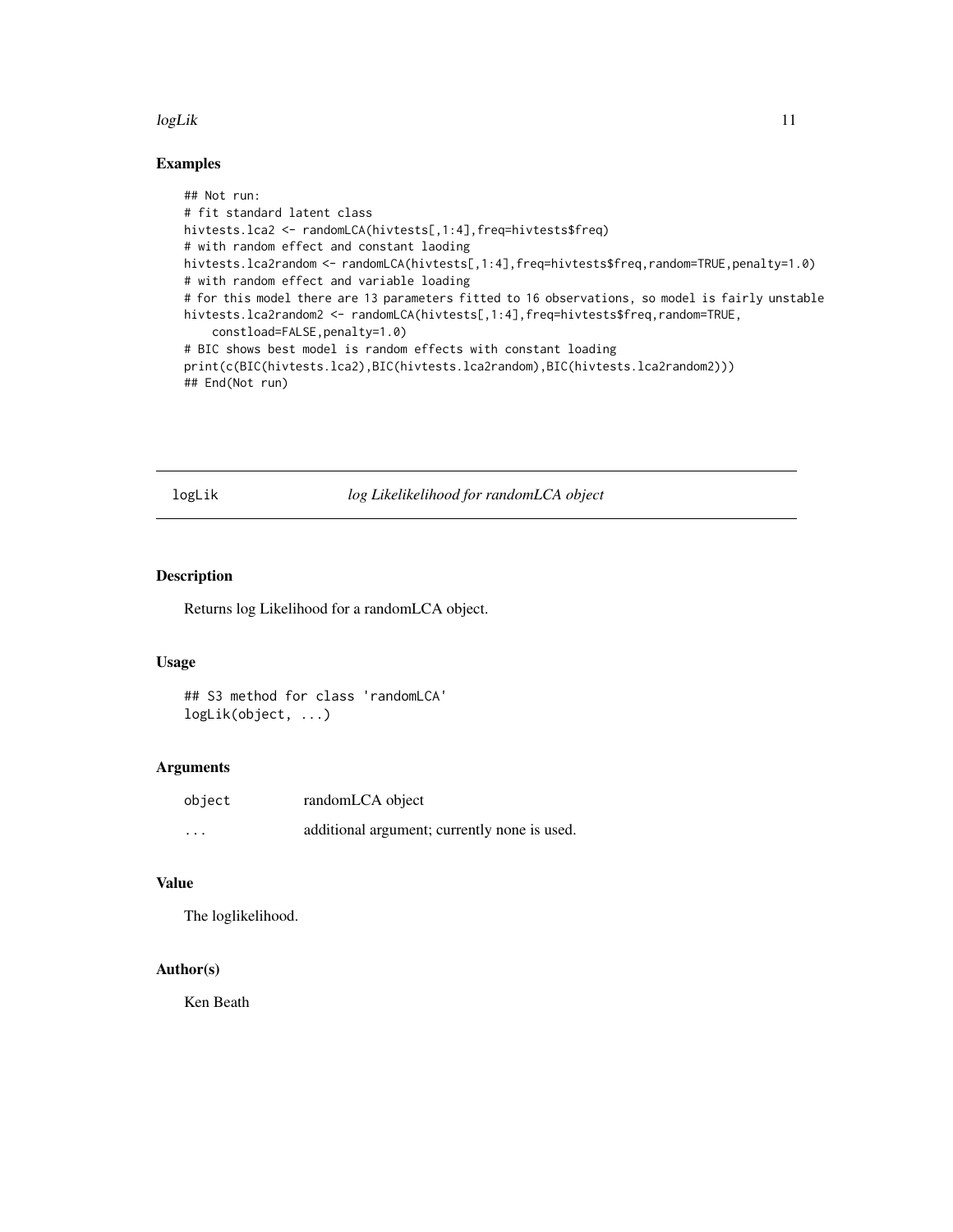<span id="page-11-0"></span>

Four tests were performed on hospital patients to determine if a myocardial infarction had occurred.

#### Usage

myocardial

# Format

A data frame with 32 observations on the following 6 variables.

Q.wave result from ECG test

History clinical history

LDH flipped, enzyme related to tissue breakdown

CPK high, creatine kinase or creatine phosphokinase, related to muscle damage

freq Number of subjects

#### Source

Rindskopf and Rindskopf (1986)

#### References

Galen, R.S. and Gambino, S.R. (1975) Beyond Normality: The Predictive Value and Efficiency of Medical Diagnosis. Wiley:New York.

Rindskopf, D. and Rindskopf, W. (1986) The Value of Latent Class Analysis in Medical Diagnosis. *Statistics in Medicine*, 5, 21–27.

# Examples

```
# fit 2 class model from Rindskopf and Rindskopf (1986)
myocardial.lca2 <- randomLCA(myocardial[,1:4],freq=myocardial$freq)
```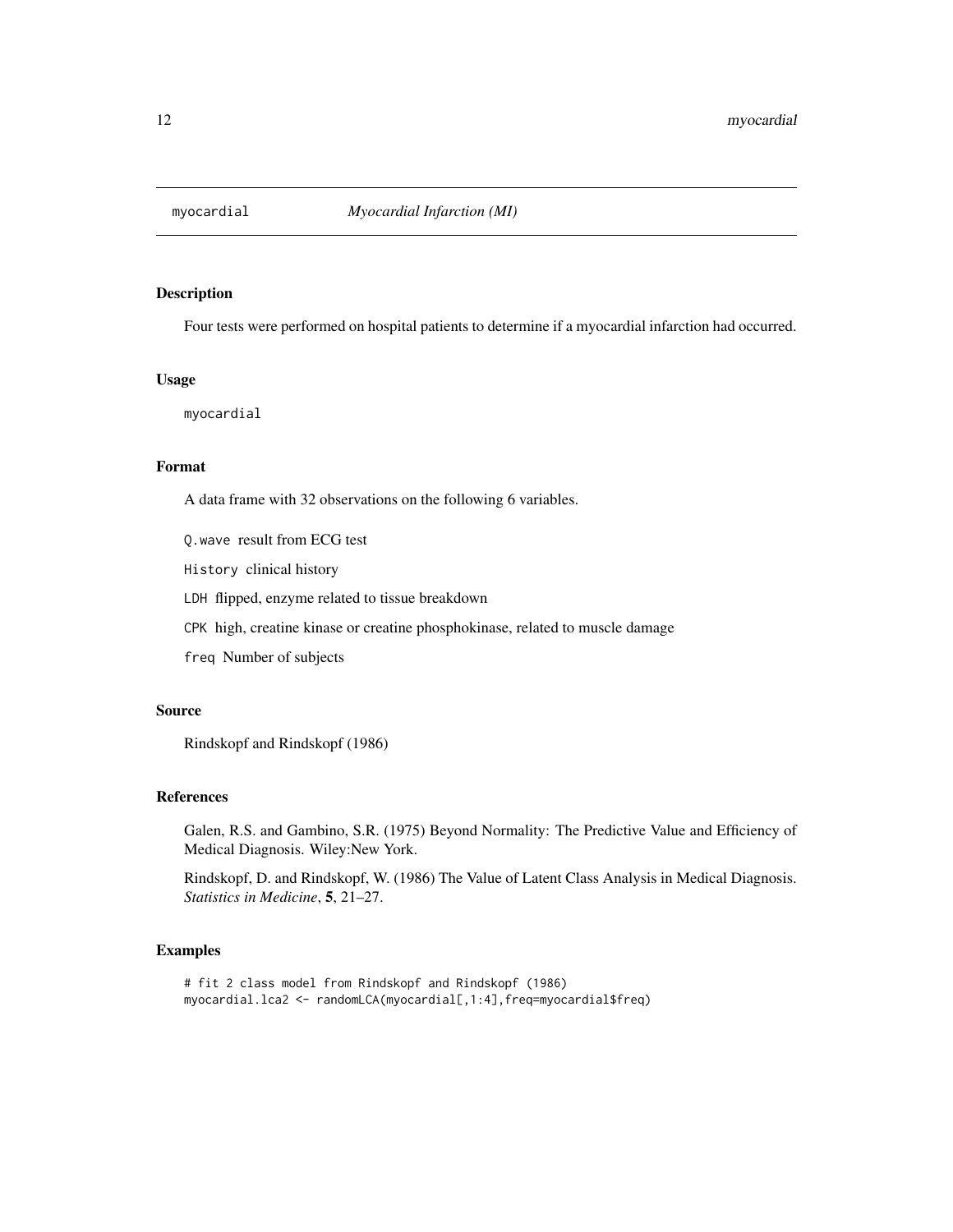<span id="page-12-0"></span>

Extract outcome probabilities and confidence intervals for a randomLCA object.

#### Usage

```
## S3 method for class 'randomLCA'
outcomeProbs(object,level = 0.95, boot=FALSE, type="norm",
    R=ifelse(type=="norm",199,999),...)
```
# Arguments

| object | randomLCA object                                                                                                                                                 |
|--------|------------------------------------------------------------------------------------------------------------------------------------------------------------------|
| level  | confidence interval                                                                                                                                              |
| boot   | use parametric bootstrap to obtain confidence interval                                                                                                           |
| type   | type of bootstrap confidence intervals to use, with "perc" or "norm" valid, see<br>boot.ci for description. It seems reasonable to use the normal approximation. |
| R      | replications for parametric bootstrap                                                                                                                            |
| .      | additional argument; currently none is used.                                                                                                                     |

#### Details

Confidence intervals are calculated based on asymptotic normality of the estimates transformed by either the inverse of the probit or logistic, or using parametric bootstrap. The asymptotic confidence intervals are currently only available for models without random effects. For the confidence intervals obtained from the parametric bootstrap, the bootstrap is performed on the data that has been transformed to the logit or probit scale, as appropriate. The samples are close to normal allowing for the use of confidence intervals based on the normal approximation. About 199 replications gives similar accuracy to percentile with 999.

### Value

Data frame consisting of outcome probabilities and confidence intervals. One for each class.

#### Author(s)

Ken Beath

# Examples

```
# standard latent class with 2 classes
dentistry.lca2 <- randomLCA(dentistry[,1:5],freq=dentistry$freq,nclass=2)
print(outcomeProbs(dentistry.lca2))
```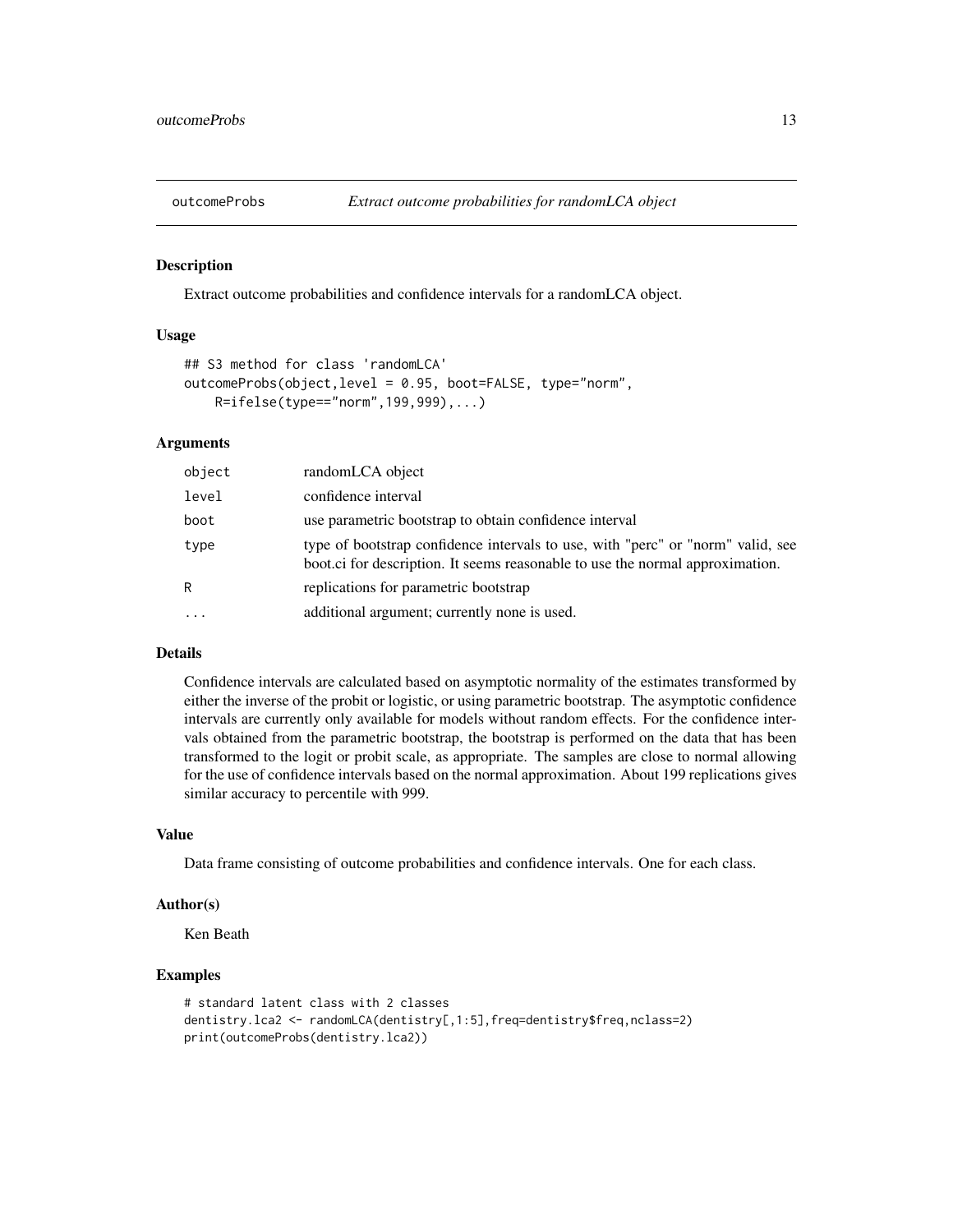<span id="page-13-0"></span>The Positive Action program is a series of interventions designed to reduce negative behaviours in elementary-school students. In a study in Hawaii (Beets et al, 2006) information was recorded from students in the treatment group about whether the various parts of the program were implemented. While it is useful to describe the proportion of students experiencing implementation of each part of the program, latent class analysis will reveal if there are specific patterns to the implementation of the program (Alcock, 2008).

#### Usage

pap

#### Format

A data frame with 606 observations summarising the answers for 1566 students on the following 11 variables. For each variable the data has been dichotomized so that a 0 represents no implementation and a 1 represents some implementation.

- Q1 you receive stickers from your teacher for doing positive actions?
- Q2 you receive a word of the week card from your teacher?
- Q3 you put notes in an icu box?
- Q4 your teacher read notes about you from the icu box?
- Q5 your teacher read your notes from the icu box?
- Q6 your class receive a token for meeting your classroom goals?
- Q7 you participate in a positive action assembly?
- Q8 your class receive a balloon in an assembly for achieving their classroom goals?
- Q9 your class participate in whole school positive action celebrations?
- Q10 most weeks were you taught a positive action lesson?

Freq Number of subjects

#### Source

Alcock (2008)

#### References

Alcock, A. (2008). Latent Class Analysis (LCA) and Latent Profile Analysis (LPA). Retrieved from http://people.oregonstate.edu/~acock/growth/Mplus files/Latent Class Analysis Presentation.doc

Beets, M. W., Flay, B. R., Vuchinich, S., Snyder, F. J., Acock, A., Li, K. K., Durlak, J. (2009). Use of a social and character development program to prevent substance use, violent behaviors, and sexual activity among elementary-school students in Hawaii. American Journal of Public Health, 99(8), 1438-1445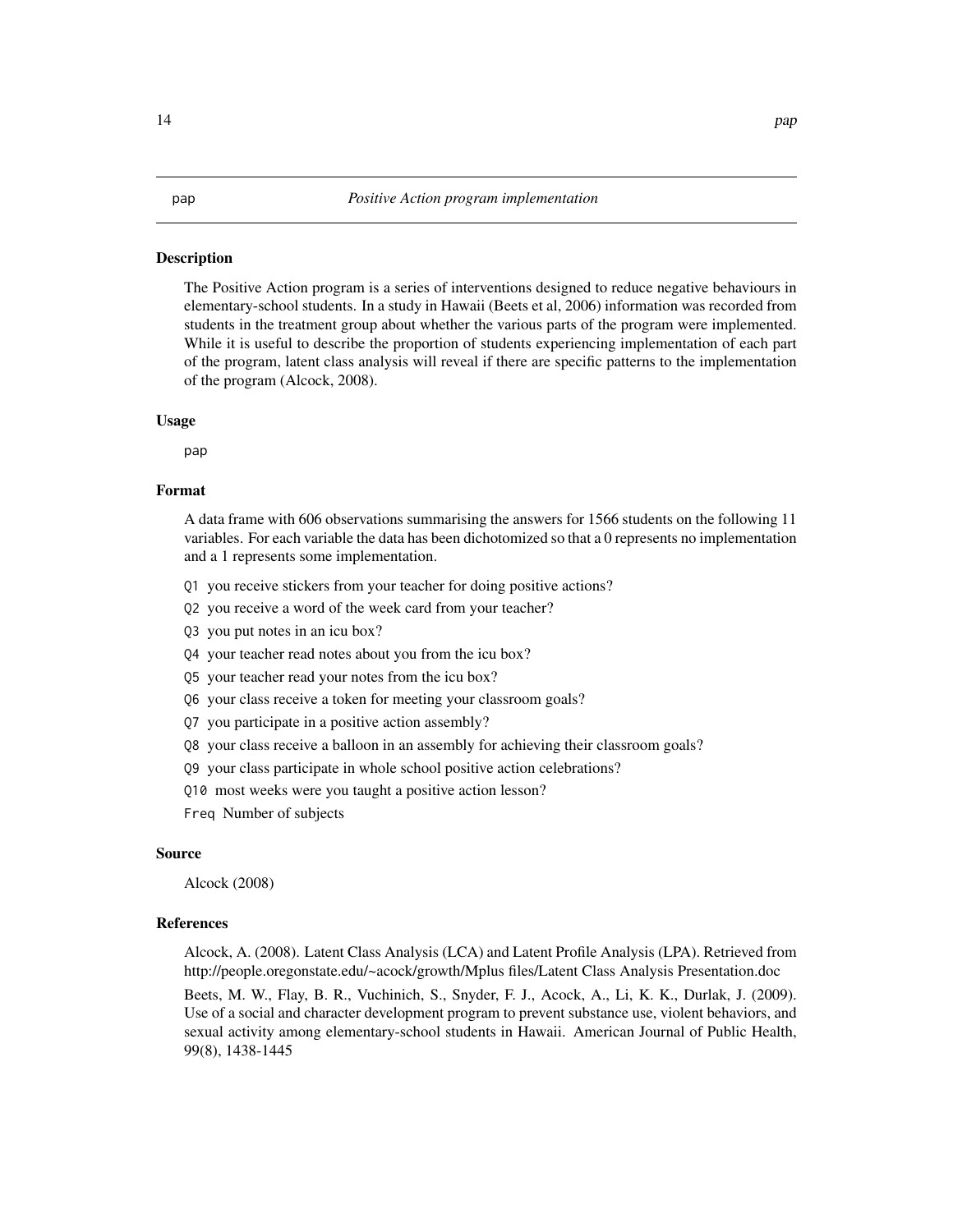#### <span id="page-14-0"></span>plot the state of the state of the state of the state of the state of the state of the state of the state of the state of the state of the state of the state of the state of the state of the state of the state of the state

#### Examples

```
## Not run:
# standard latent class
pap.lca1 <- randomLCA(pap[,1:10],freq=pap$Freq,nclass=1)
pap.lca2 <- randomLCA(pap[,1:10],freq=pap$Freq,nclass=2)
pap.lca3 <- randomLCA(pap[,1:10],freq=pap$Freq,nclass=3)
pap.lca4 <- randomLCA(pap[,1:10],freq=pap$Freq,nclass=4)
pap.lca5 <- randomLCA(pap[,1:10],freq=pap$Freq,nclass=5)
# repeat with random effect with constant loading
# once BIC increases fitting further models is unnecessary
pap.lca1random <- randomLCA(pap[,1:10],
          freq=pap$Freq,nclass=1,random=TRUE)
pap.lca2random <- randomLCA(pap[,1:10],
          freq=pap$Freq,nclass=2,random=TRUE)
pap.lca3random <- randomLCA(pap[,1:10],
          freq=pap$Freq,nclass=3,random=TRUE)
# can also repeat fits without constant loading to give mixture of IRT models
pap.lca1random2 <- randomLCA(pap[,1:10],
          freq=pap$Freq,nclass=1,random=TRUE,constload=FALSE)
pap.lca2random2 <- randomLCA(pap[,1:10],
          freq=pap$Freq,nclass=2,random=TRUE,constload=FALSE)
pap.lca3random2 <- randomLCA(pap[,1:10],
          freq=pap$Freq,nclass=3,random=TRUE,constload=FALSE)
# produce table of BIC values
# shows 4 class best of standard latent class
# but 2 class latent class with constant loading has better BIC
pap.bic <- data.frame(bic=c(BIC(pap.lca1),BIC(pap.lca2),BIC(pap.lca3),BIC(pap.lca4),BIC(pap.lca5)),
                 bic2=c(BIC(pap.lca1random),BIC(pap.lca2random),BIC(pap.lca3random),NA,NA),
                 bic3=c(BIC(pap.lca1random2),BIC(pap.lca2random2),BIC(pap.lca3random2),NA,NA))
print(pap.bic)
# plot 4 class standard
plot(pap.lca4,type="b")
# plot 2 class standard
plot(pap.lca2random,type="b")
## End(Not run)
```
plot *Plot a randomLCA object*

#### Description

Plots the outcome probabilities for a randomLCA object, for random effects objects this can be either marginal or conditional or both. For a 2 level random effects model conditional2 will condition on the subject random effect and integrate over the period random effects. Note that plot is based on the xyplot function.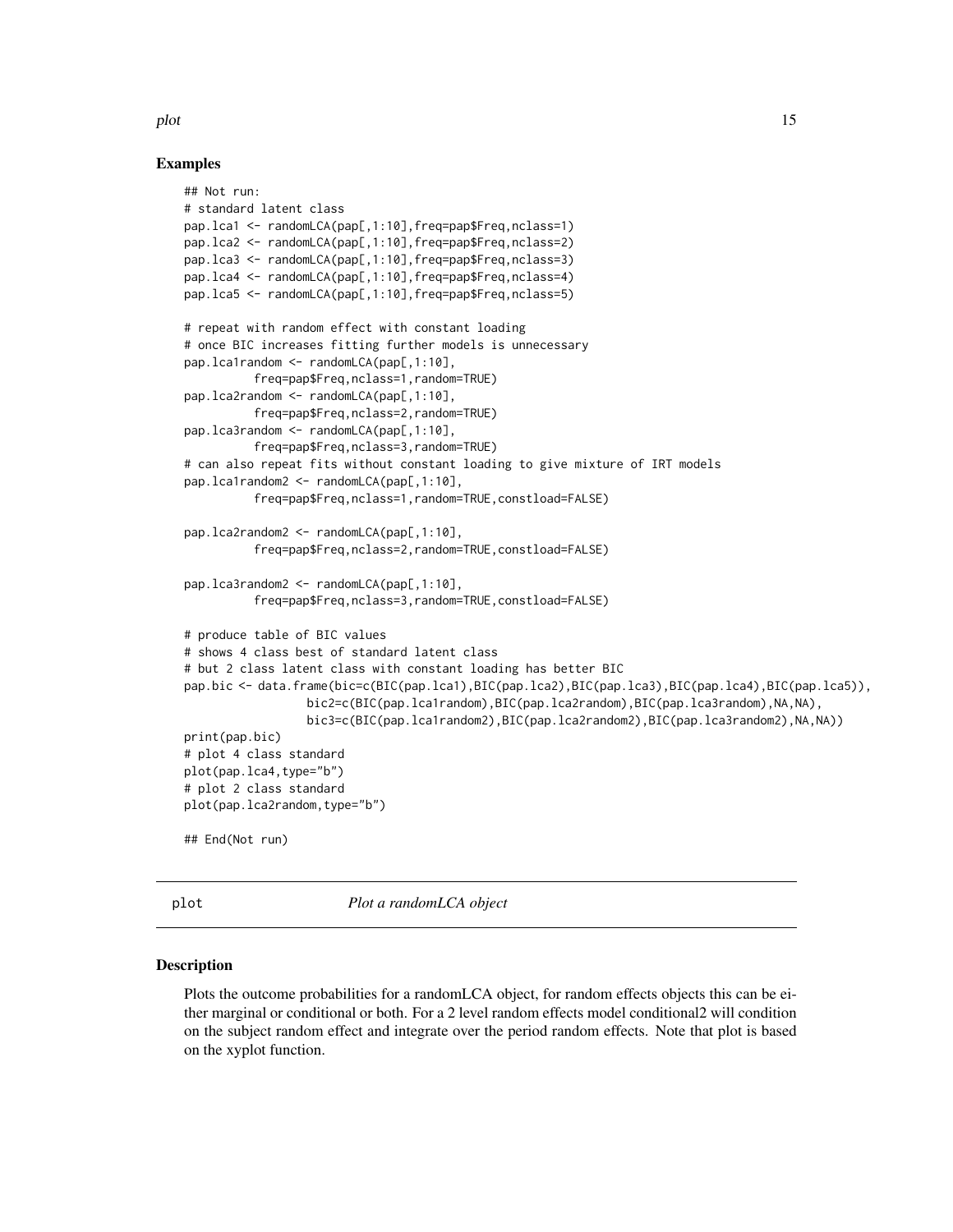#### <span id="page-15-0"></span>Usage

```
## S3 method for class 'randomLCA'
plot(x, ... , graphtype=ifelse(x$random, "marginal","conditional"),
     conditionalp=0.5,classhorizontal=TRUE)
```
#### Arguments

| X               | randomLCA object                                                                                                                  |
|-----------------|-----------------------------------------------------------------------------------------------------------------------------------|
| graphtype       | Type of graph                                                                                                                     |
| conditionalp    | For a conditional graph the percentile corresponding to the random effect at<br>which the outcome probability is to be calculated |
| classhorizontal |                                                                                                                                   |
|                 | classes to be plotted across the page                                                                                             |
| $\ddotsc$       | additional parameters to xyplot                                                                                                   |
|                 |                                                                                                                                   |

### Author(s)

Ken Beath <ken.beath@mq.edu.au>

# See Also

[calcCondProb](#page-3-1),[calcMargProb](#page-4-1)

#### Examples

```
## Not run:
# standard latent class with 2 classes
uterinecarcinoma.lca2 <- randomLCA(uterinecarcinoma[,1:7],freq=uterinecarcinoma$freq)
plot(uterinecarcinoma.lca2)
uterinecarcinoma.lcarandom2 <- randomLCA(uterinecarcinoma[,1:7],
  freq=uterinecarcinoma$freq,random=TRUE,probit=TRUE,quadpoints=61)
# default for random effects models is marginal
plot(uterinecarcinoma.lcarandom2)
# default for random effects models conditional is p=0.5 i.e. median
plot(uterinecarcinoma.lcarandom2,graphtype="conditional")
# look at variability by plotting conditional probabilities at 0.05,0.5 and 0.95
plot(uterinecarcinoma.lcarandom2,graphtype="conditional",conditionalp=c(0.05,0.5,0.95))
## End(Not run)
```
postClassProbs *Determines posterior class probabilities for fitted model*

#### Description

The posterior class probabililities for each observed pattern and class is determined. These are returned as a data frame together with the patterns for each observation. If class=0 is requested then all classes are returned, otherwise only the selected class.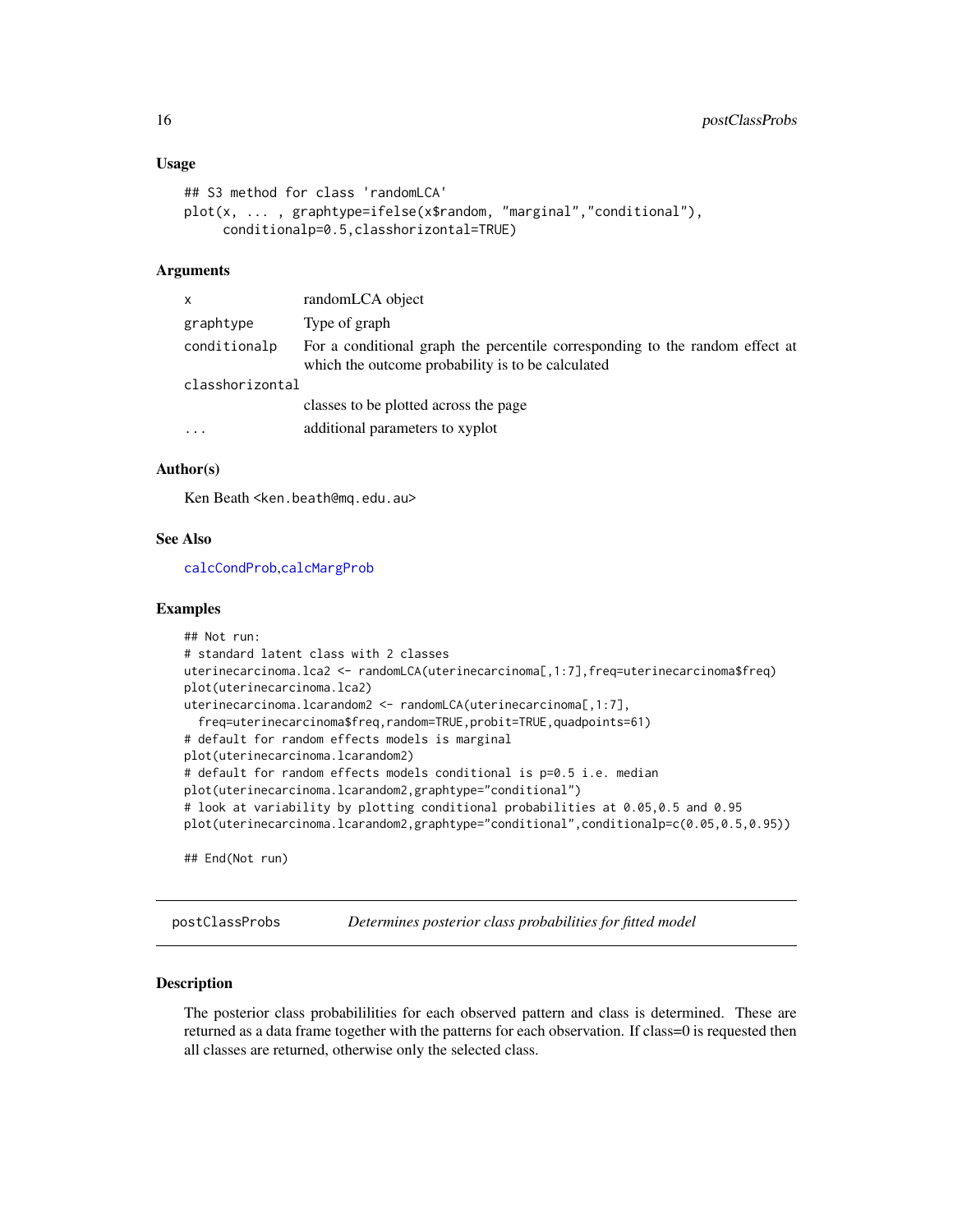# <span id="page-16-0"></span>print.randomLCA 17

# Usage

postClassProbs(object,class=0)

# Arguments

| object | randomLCA object                                |
|--------|-------------------------------------------------|
| class  | class to be returned. Zero returns all classes. |

# Details

Extracts the corresponding data from the randomLCA object..

# Value

A data frame. The first columns of the data frame correspond to the patterns, followed by the frequency of each pattern, and then the posterior class probabilities for either the selected class or for all classes.

# Author(s)

Ken Beath

print.randomLCA *print for randomLCA object*

# Description

Prints a randomLCA object. Prints summary.

# Usage

```
## S3 method for class 'randomLCA'
print(x, \ldots)
```
# Arguments

| x        | randomLCA object                             |
|----------|----------------------------------------------|
| $\cdots$ | additional argument; currently none is used. |

# Author(s)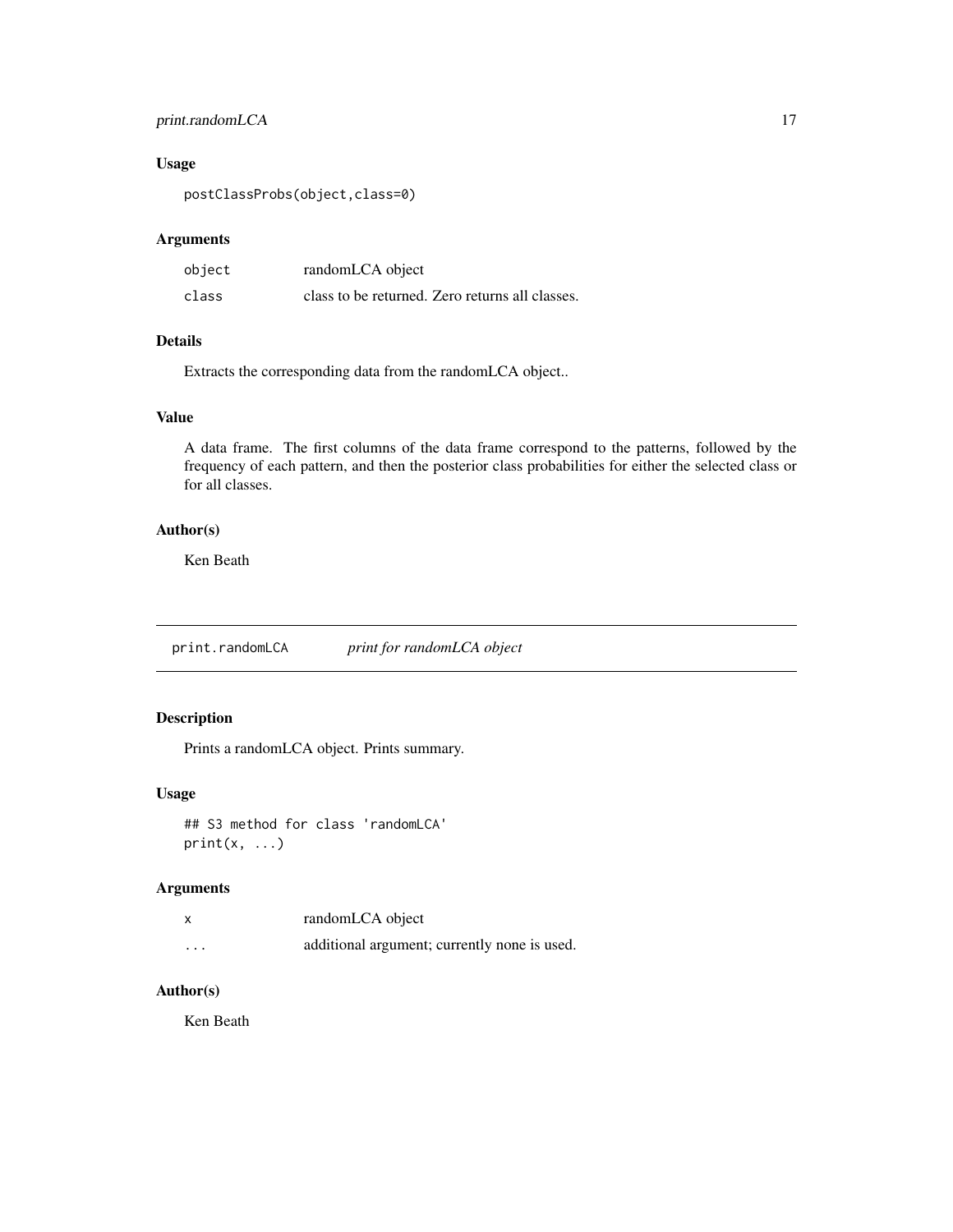<span id="page-17-0"></span>

Fit latent class models, which may include a random effect.

# Usage

```
randomLCA(patterns,freq=NULL,nclass=2,calcSE=TRUE,notrials=20,
 random=FALSE,byclass=FALSE,quadpoints=21,constload=TRUE,blocksize=dim(patterns)[2],
 level2=FALSE,probit=FALSE,level2size=blocksize,
 qniterations=5,penalty=0.001,verbose=FALSE,
 seed = as.integer(runif(1, 0, .Machine$integer.max)))
```
# Arguments

| patterns           | Data frame or matrix of 0 and 1 defining the outcome patterns. May also include<br>missing values, with randomLCA using maximum likelihood to fit the models<br>using all available data.        |
|--------------------|--------------------------------------------------------------------------------------------------------------------------------------------------------------------------------------------------|
| freq               | Frequency for each outcome pattern, if missing this is calculated from the pat-<br>terns, and the patterns are summarised to remove duplicate values.                                            |
| nclass             | Number of classes to be fitted                                                                                                                                                                   |
| calcSE             | Calculate standard errors for parameters. Useful for bootstrapping.                                                                                                                              |
| notrials           | For a standard latent class model, the number of random starting values used                                                                                                                     |
| random             | Include random effect?                                                                                                                                                                           |
| byclass            | Vary random effect loading(s) by class?                                                                                                                                                          |
| quadpoints         | Number of quadrature points for adaptive quadrature                                                                                                                                              |
| constload          | Outcome loadings are constant for random effects model?                                                                                                                                          |
| blocksize          | Where a random effects (single level) model is broken into blocks, that is the<br>loadings are repeated, this defines the size of the blocks                                                     |
| probit             | Probit model for random effect?                                                                                                                                                                  |
| level <sub>2</sub> | Fit 2 level random effects model (further details to follow)?                                                                                                                                    |
| level2size         | Size of level 2 blocks if fitting 2 level models                                                                                                                                                 |
| qniterations       | Number of Quasi-Newton iterations within each EM/adaptive cycle. Decrease<br>if there is a failure to converge.                                                                                  |
| penalty            | penalty applied to likelihood for outcome probabilities. Shrinks outcome prob-<br>abilities in slightly and can prevent extreme values. Setting penalty to 0 will<br>produce an unpenalized fit. |
| verbose            | Prints fit progress if true                                                                                                                                                                      |
| seed               | Initial random seed for generating starting values. This can be set to guarantee<br>that the fit is the same each time, including the order of the classes.                                      |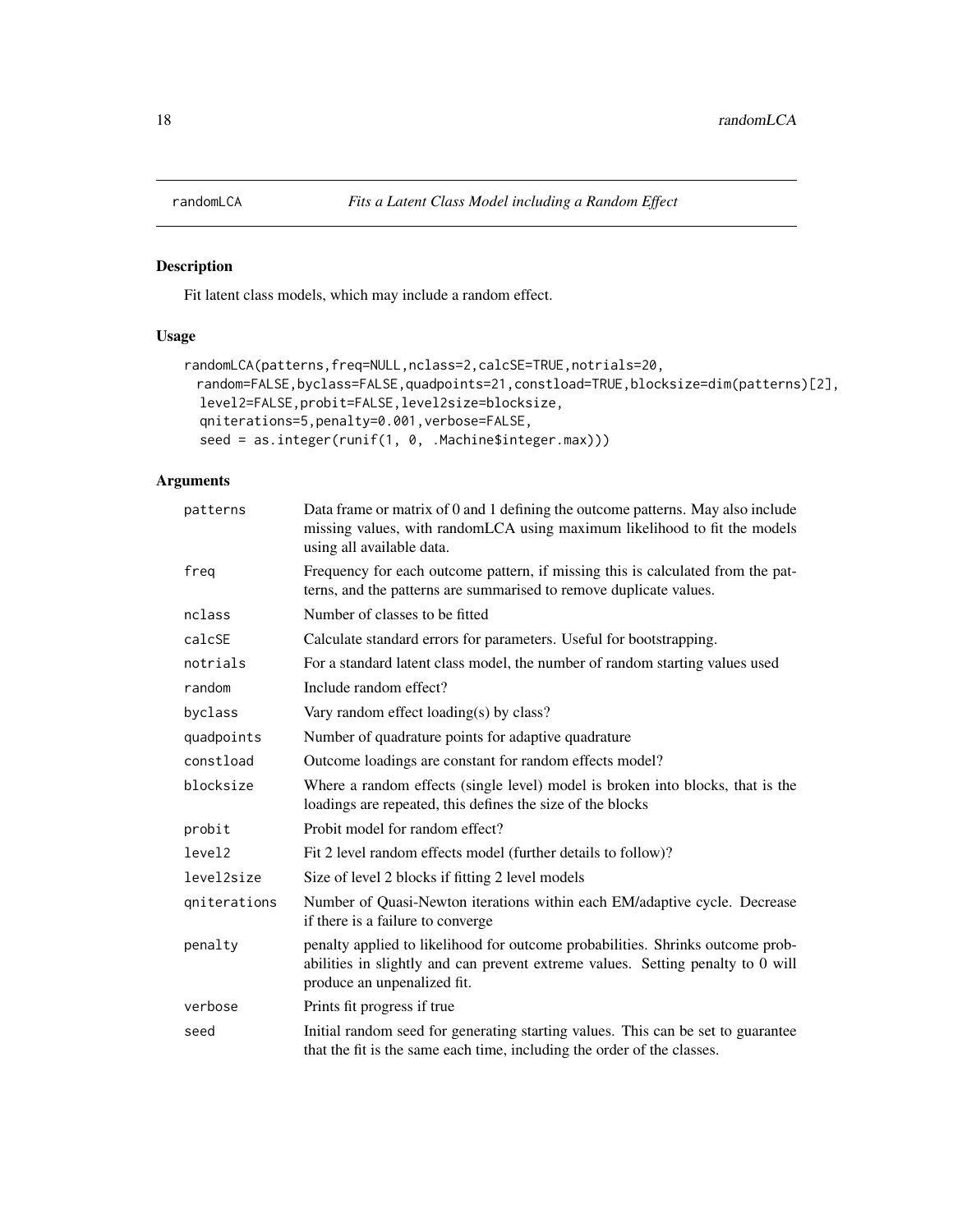#### randomLCA 19

## Details

The structure of the patterns is assumed to be a number of blocks of different outcomes each of level2size, allowing outcomes to be repeated. Each outcome is assumed to have it's own loading. An example is the width of the patterns is n and the level2size is n, resulting in n outcomes and therefore n loadings. Alternatively if the level2size is 1, then there are n repeats of the same outcome (but with different probabilities) with the same loading. In practice they may not be the same type of outcome, but usually will be.

The algorithm used is EM for the standard latent class and adaptive (in the sense of moving the location of the quadrature points) Gauss-Hermite quadrature for the random effects models. The number of quadrature points defaults to 21.

# Value

randomLCA object This contains

| fit                | Fit object from optim                                                |
|--------------------|----------------------------------------------------------------------|
| nclass             | Number of classes                                                    |
| classp             | Class probabilities                                                  |
| outcomep           | Outcome probability                                                  |
| lambdacoef         | Loadings                                                             |
| se                 | Standard errors corresponding to results returned by optim           |
| np                 | Number of parameters                                                 |
| nobs               | Number of observations in total                                      |
| logLik             | log likelihood for fitted model                                      |
| penlogLik          | Penalised log likelihood for fitted model                            |
| observed           | Observed numbers corresponding to each pattern                       |
| fitted             | Fitted number corresponding to each pattern                          |
| deviance           | Deviance                                                             |
| classprob          | Posterior class probability for each pattern                         |
| bics               | BIC obtained for each trial when fitting initial latent class models |
| call               | call to randomLCA                                                    |
| random             | random parameter to randomLCA                                        |
| constload          | constload parameter to randomLCA                                     |
| level <sub>2</sub> | level2 parameter to randomLCA                                        |
| level2size         | level2size parameter to randomLCA                                    |
| byclass            | byclass parameter to randomLCA                                       |
| probit             | probit parameter to randomLCA                                        |
| quadpoints         | quadpoints parameter to randomLCA                                    |
| blocksize          | blocksize parameter to randomLCA                                     |
| freq               | frequency of each pattern                                            |
| gniterations       | qniterations parameter to randomLCA                                  |
| penalty            | penalty parameter to randomLCA                                       |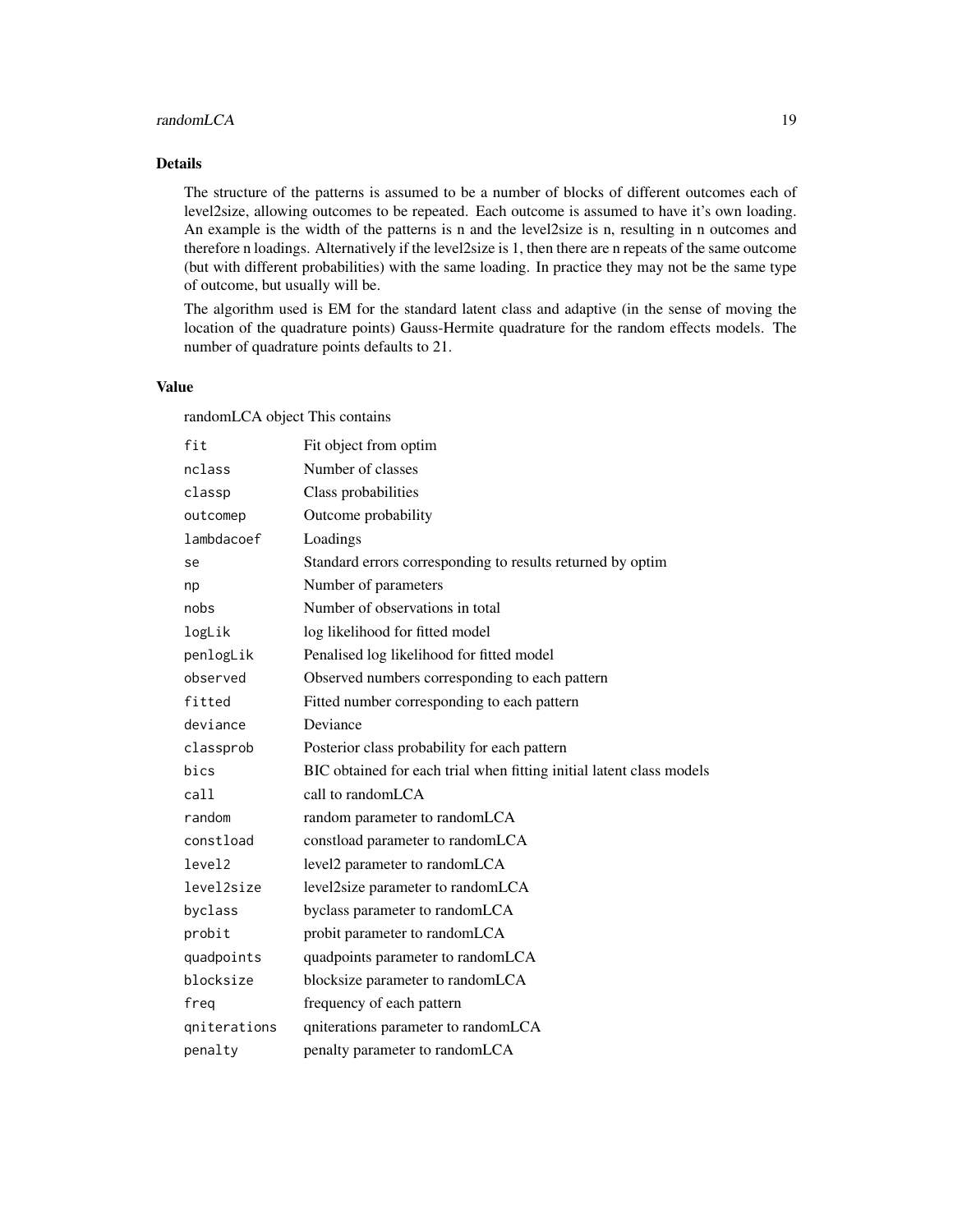## <span id="page-19-0"></span>Note

In the returned object there a fields for patterns and frequencies. If frequencies are not supplied then the patterns and frequencies are constructed. If frequencies are supplied then zero rows are removed. When frequencies are supplied it is assumed that the data has been simplified. The returned fitted, posterior class probabilities etc, all correspond to the simplified patterns, not to the original data.

### Author(s)

Ken Beath

#### Examples

```
## Not run:
# standard latent class with 2 classes
dentistry.lca2 <- randomLCA(dentistry[,1:5],freq=dentistry$freq,nclass=2)
# random effects model with constant random effect loading
dentistry.lca2random <- randomLCA(dentistry[,1:5],freq=dentistry$freq,
nclass=2,random=TRUE,constload=TRUE,probit=TRUE)
# allow loading to vary by dentist
# this is the 2LCR model from Qu et al (1996)
dentistry.lca2random1 <- randomLCA(dentistry[,1:5],freq=dentistry$freq,
nclass=2,random=TRUE,constload=FALSE,probit=TRUE)
```
## End(Not run)

ranef *Extract random effects from a randomLCA object*

#### Description

Extracts the Empirical Bayes estimates of the random effects.

#### Usage

```
## S3 method for class 'randomLCA'
ranef(object, ...)
```
#### Arguments

| object   | randomLCA object with a random effect        |
|----------|----------------------------------------------|
| $\cdots$ | additional argument; currently none is used. |

#### Value

A matrix with the first column containg the random effects and the second column the standard error of the random effects.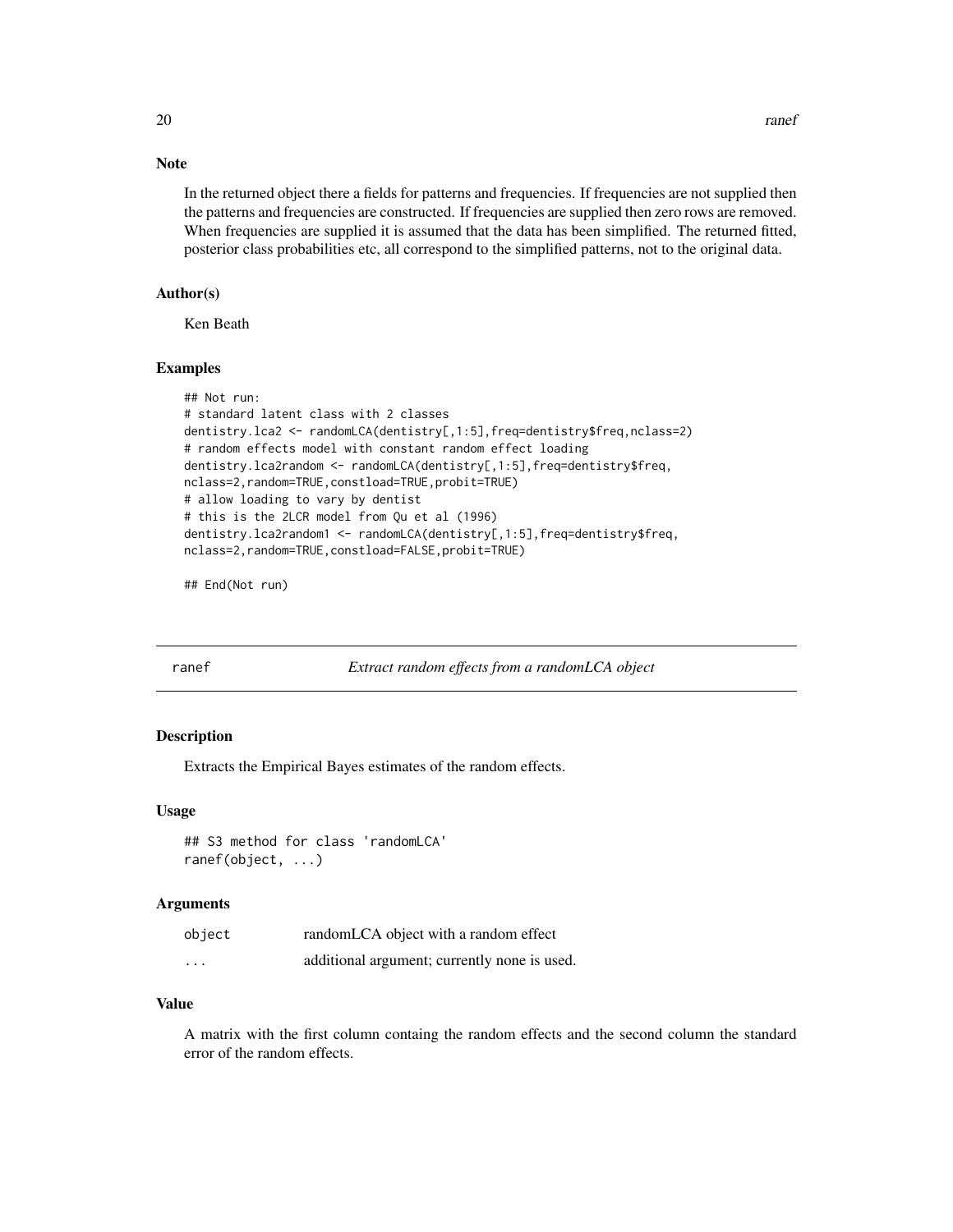#### <span id="page-20-0"></span>refit 21

#### Author(s)

Ken Beath

# refit *Refit an randomLCA object*

#### Description

Refits an randomLCA object using new data. For an example, see the simulate method.

#### Usage

## S3 method for class 'randomLCA' refit(object, newpatterns, newfreq, useinit=FALSE, ...)

#### Arguments

| object      | randomLCA object                                                |
|-------------|-----------------------------------------------------------------|
| newpatterns | the new patterns that are to be fitted using the existing model |
| newfreg     | the frequencies corresponding to the patterns if required       |
| useinit     | use initial values from randomLCA object                        |
|             | additional argument; currently none is used.                    |

#### Details

The useunit parameter determines whether the parameter estimates from the supplied model are used as initial values or whether the complete model fitting process is repeated. If the initial values are used then fitting will be faster, and the fitted classes will be similar to those in the original model. If the data was not generated from the original model there is an increased risk that the fit will not find the global maxima. For this reason when performing a bootstrap Likelihood ratio test it is better to use useinit=FALSE. However when using useinit=FALSE there may be label switching, where the estimated classes are similar, but in a different order. Unless the estimated parameters are assigned to teh correct classes this will invalidate the results of a parametric bootstrap for parameter confidence intervals.

# Value

The fitted model to the new data.

#### Author(s)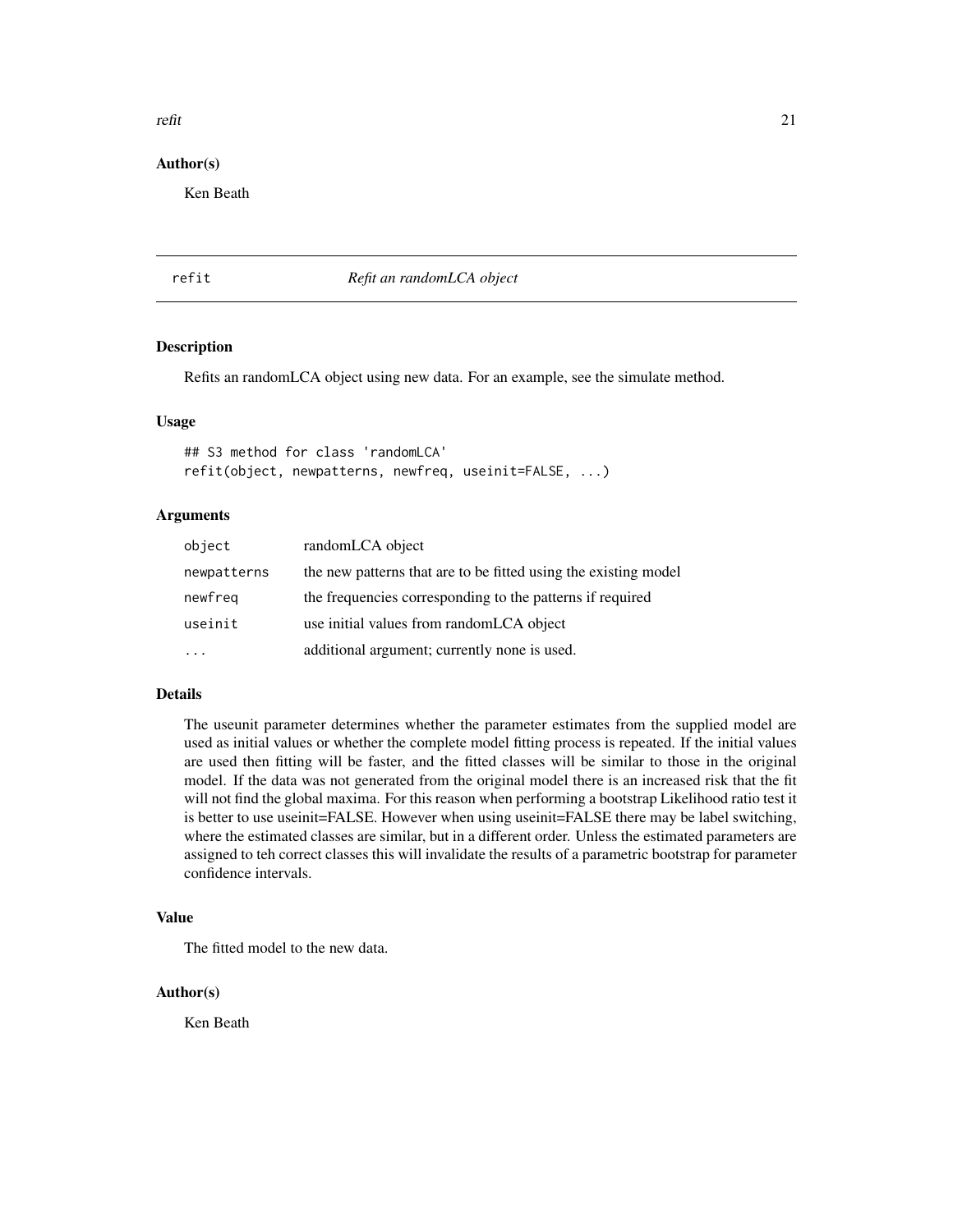<span id="page-21-0"></span>

Simulate data from a fitted randomLCA model

#### Usage

```
## S3 method for class 'randomLCA'
simulate(object, nsim, seed, ...)
```
# Arguments

| object | randomLCA object                    |
|--------|-------------------------------------|
| nsim   | number of data sets to be simulated |
| seed   | random seed                         |
|        | additional optional arguments.      |

# Details

Generates random data from the supplied object.

#### Value

A simulated data frame or a list of simulated data frames.

#### Author(s)

Ken Beath

# Examples

```
## Not run:
myocardial.lca1 <- randomLCA(myocardial[,1:4],freq=myocardial$freq,nclass=1)
myocardial.lca2 <- randomLCA(myocardial[,1:4],freq=myocardial$freq)
# calculate observed lrt
obslrt <- 2*(logLik(myocardial.lca2)-logLik(myocardial.lca1))
```

```
print(obslrt)
```

```
nsims <- 999
# generate the simulations
thesims <- simulate(myocardial.lca1, nsims)
# for each simulation determin lrt
simlrt <- rep(NA,nsims)
for (isim in 1:nsims) {
  submodel <- refit(myocardial.lca1,newpatterns=thesims[[isim]])
```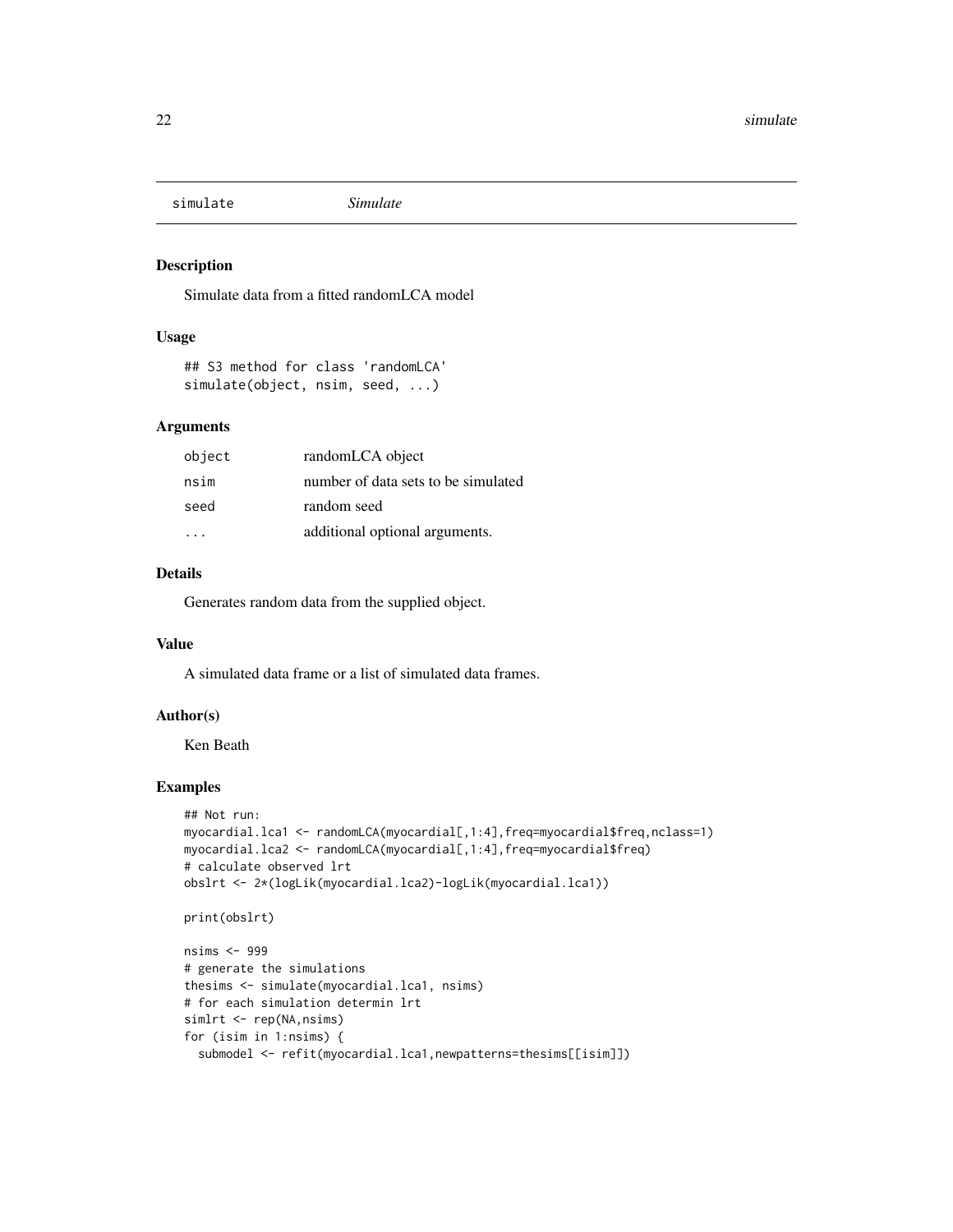# <span id="page-22-0"></span>summary.randomLCA 23

```
fullmodel <- refit(myocardial.lca2,newpatterns=thesims[[isim]])
 simlrt[isim] <- 2*(logLik(fullmodel)-logLik(submodel))
 print(c(isim,simlrt[isim]))
}
# calculate p value as proportion of simulated lrt greater than observed,
# corrected by adding one to numerator and denominator
print((sum(simlrt>=obslrt)+1)/(nsims+1))
## End(Not run)
```
summary.randomLCA *Summary for randomLCA object*

# Description

Summarises the fit of a randomLCA object.

# Usage

```
## S3 method for class 'randomLCA'
summary(object, ...)
```
# Arguments

| object | randomLCA object                             |
|--------|----------------------------------------------|
| .      | additional argument; currently none is used. |

#### Value

| logLik       | Log Likelihood                                                     |
|--------------|--------------------------------------------------------------------|
| AIC          | AIC.                                                               |
| BIC          | <b>BIC</b>                                                         |
| AIC3         | AIC with penalty of 3                                              |
| nclass       | no of classes                                                      |
| probit       | link is probit                                                     |
| classp       | class probabilities                                                |
| outcomep     | outcome probabilities (conditional)                                |
| margoutcomep | outcome probabilities (marginal), if model contains random effects |
| random       | model includes random effects                                      |
| level2       | model has 2 level hierarchy                                        |
| constload    | loadings are constant by outcome                                   |
| byclass      | lambda and tau vary by class                                       |
| lambdacoef   | lambda coefficients                                                |
| taucoef      | tau coefficients                                                   |

# Author(s)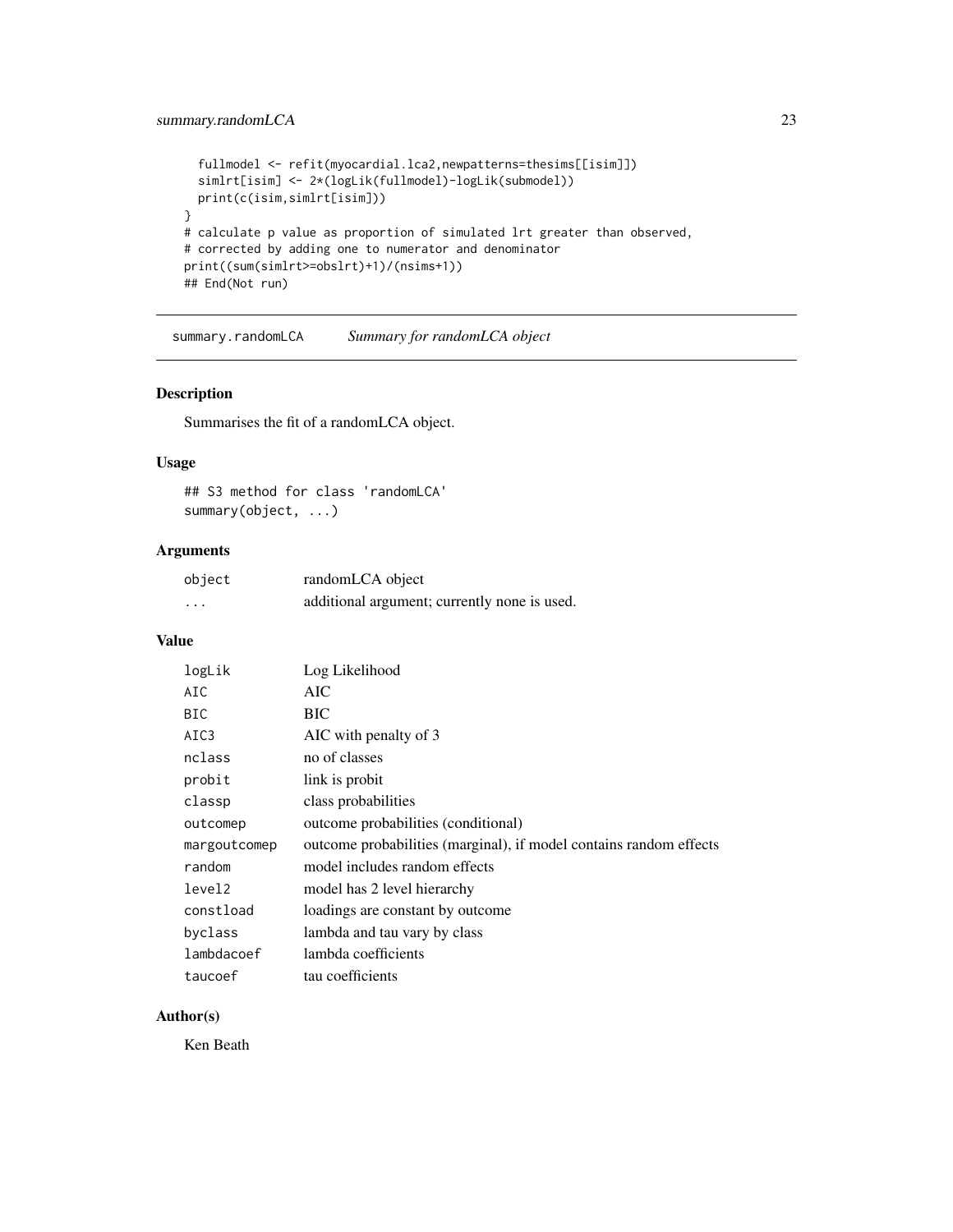<span id="page-23-0"></span>

This is the data for Beath and Heller (2009).

Allergy and respiratory symptoms for infants 0 to 2 years in six month periods. Outcome is presence or absence of symptom in the six months. Original data was collected at Visits 1-7 over the 2 year period which were summarised to six month periods.

Note that these models can be slow to fit, with the "symptoms.lca2random2" model taking about 1-2 hours.

Thanks to the investigators of the CAPS study for making the data available.

#### Usage

symptoms

#### Format

A data frame with 444 observations on the following 17 variables.

Nightcough.13 Night cough in visits 1-3

Wheeze.13 Wheeze in visits 1-3

Itchyrash.13 Itchy rash in visits 1-3

FlexDerma.13 Flexural Dermatitis in visits 1-3

Nightcough.45 Night cough in visits 1-3

Wheeze.45 Wheeze in visits 4-5

Itchyrash.45 Itchy rash in visits 4-5

FlexDerma.45 Flexural Dermatitis in visits 4-5

Nightcough.6 Night cough in visit 6

Wheeze.6 Wheeze in visit 6

Itchyrash.6 Itchy rash in visit 6

FlexDerma.6 Flexural Dermatitis in visits 1-3

Nightcough.7 Night cough in visit 7

Wheeze.7 Wheeze in visit 7

Itchyrash.7 Itchy rash in visit 7

FlexDerma.7 Flexural Dermatitis in visit 7

Freq Number of subjects

#### Source

Mihrshai et al (2001)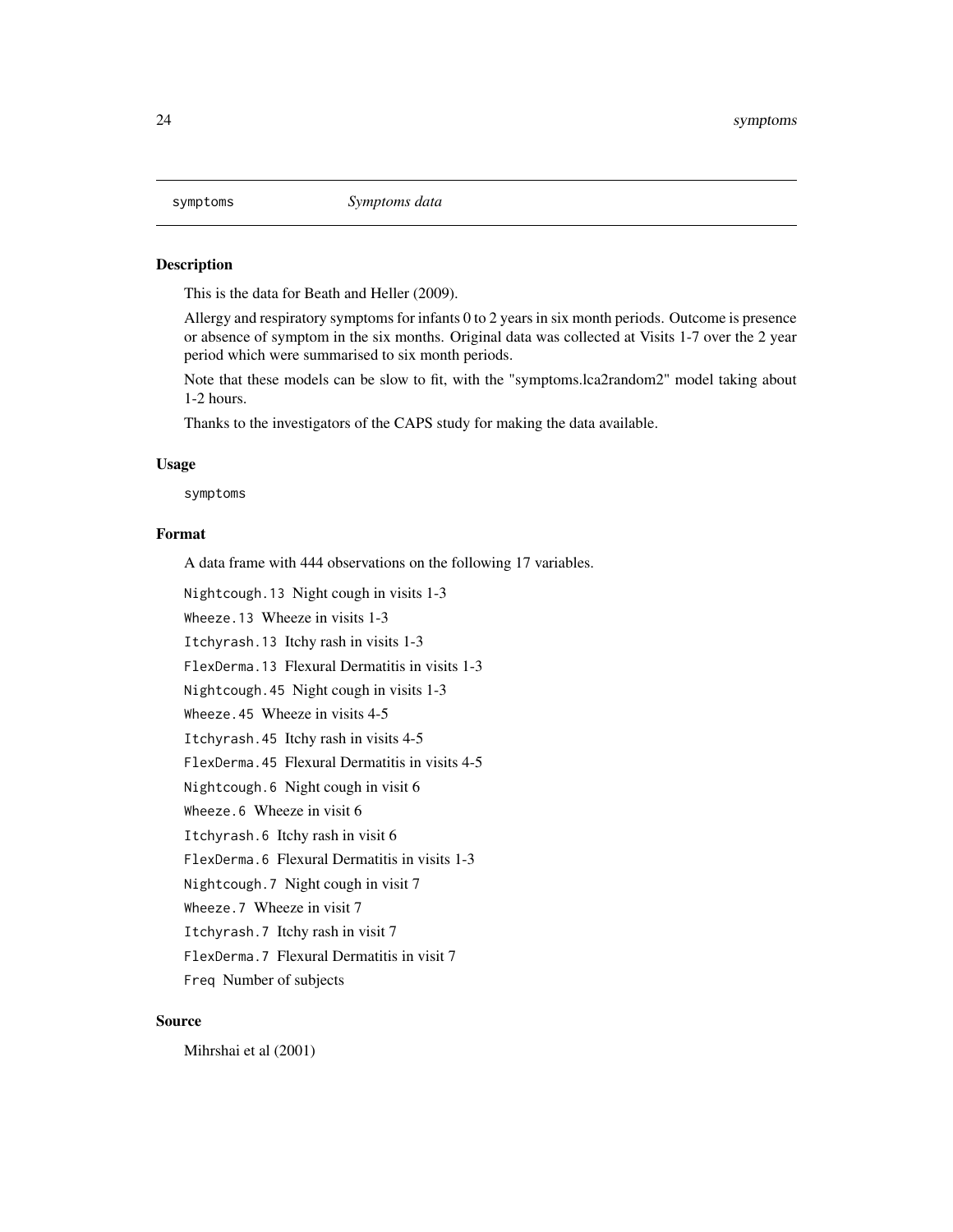#### <span id="page-24-0"></span>uterinecarcinoma 25

#### References

Mihrshahi, S., Peat, J.K., Webb, K., Tovey, R.E., Marks, G.B., Mellis, C.M. and Leeder S.R. (2001) The Childhood Asthma Prevention Study (CAPS): Design and research protocol of a randomized trial for the primary prevention of asthma. Control led Clinical Trials, 22:333–354.

Beath, K.J. and Heller, G.Z. (2009) Latent trajectory modelling of multivariate binary data. Statistical Modelling, 9(3):199–213.

#### Examples

```
## Not run:
symptoms.lca2 <- randomLCA(symptoms[,1:16],freq=symptoms$Freq,nclass=2)
symptoms.lca2random <- randomLCA(symptoms[,1:16],freq=symptoms$Freq,
random=TRUE,nclass=2,blocksize=4,constload=FALSE)
symptoms.lca2random2 <- randomLCA(symptoms[,1:16],freq=symptoms$Freq,
random=TRUE,level2=TRUE,nclass=2,level2size=4,constload=FALSE)
```
## End(Not run)

uterinecarcinoma *Uterine Carcinoma Data*

#### Description

Classification of 118 histology samples by 118 pathologists. Original classification in Holmquist et al (1967) was to one of five categories, this has been reduced to two. Analysed by a number of authors, with a random effects model in Qu et al (1996).

#### Usage

```
uterinecarcinoma
```
#### Format

A data frame with 20 observations on the following 8 variables.

- V1 Pathologist 1
- V2 Pathologist 2
- V3 Pathologist 3
- V4 Pathologist 4
- V5 Pathologist 5
- V6 Pathologist 6
- V7 Pathologist 7

freq Number of observed pattern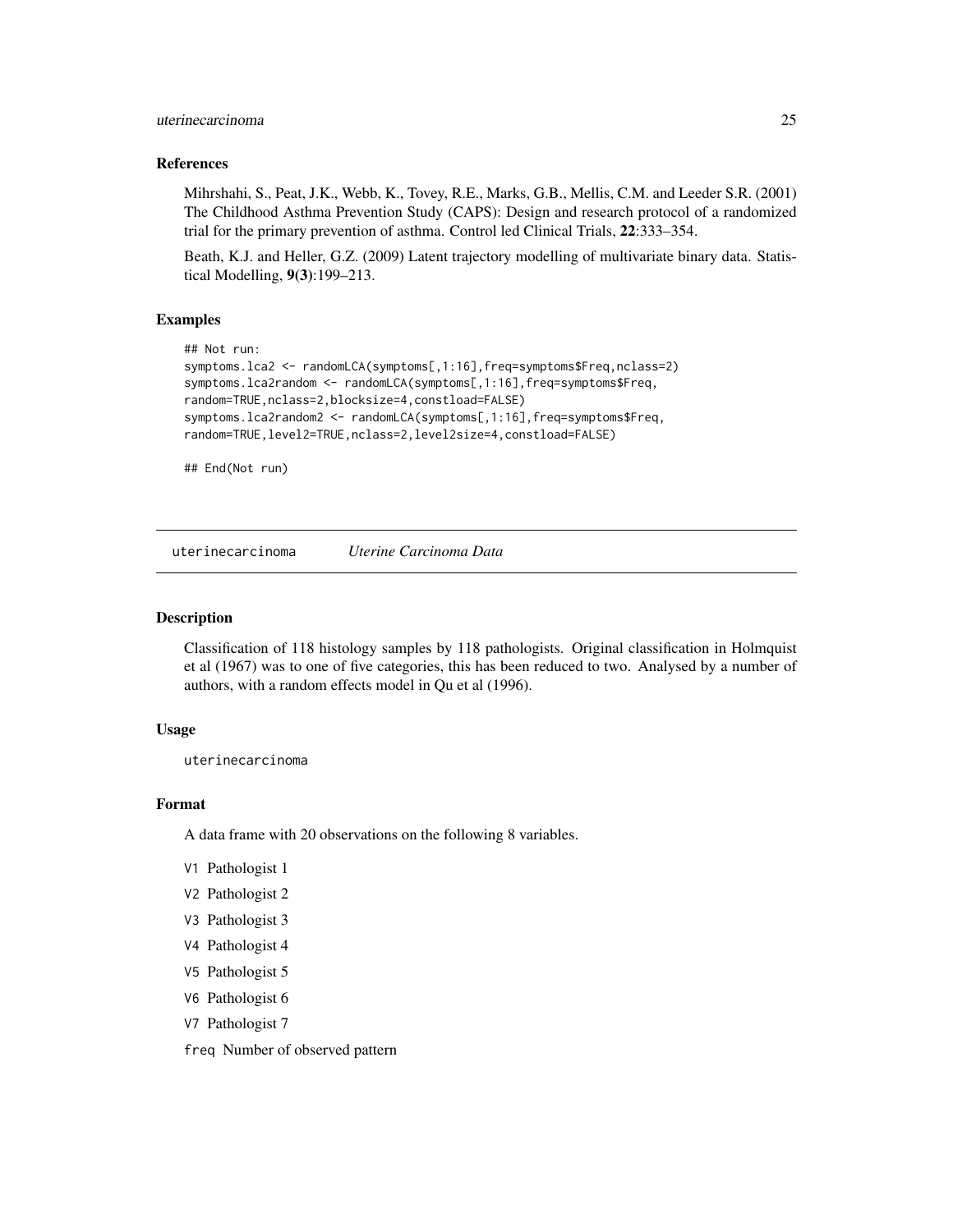# Source

Qu et al (1996)

#### References

Holmquist, N.D., McMahan, C.A., and Williams, O.D. (1967) Variability in classification of carcinoma in situ of the uterine cervix. *Archives of Pathology*, 84, 344–345.

Qu, Y., Tan, M. and Kutner, M.H. (1996) Random effects models in latent class analysis for evaluating accuracy of diagnostic tests. *Biometrics*, 52, 797–810.

#### Examples

## Not run: uterinecarcinoma.lcarandom2 <- randomLCA(uterinecarcinoma[,1:7], freq=uterinecarcinoma\$freq,random=TRUE,probit=TRUE,quadpoints=61) # LCR1 model of Que et al. This is fairly unstable and # is also slow and doesn't improve the model fit uterinecarcinoma.lcarandom2by <- randomLCA(uterinecarcinoma[,1:7],freq=uterinecarcinoma\$freq, byclass=TRUE,random=TRUE,probit=TRUE,quadpoints=71) ## End(Not run)